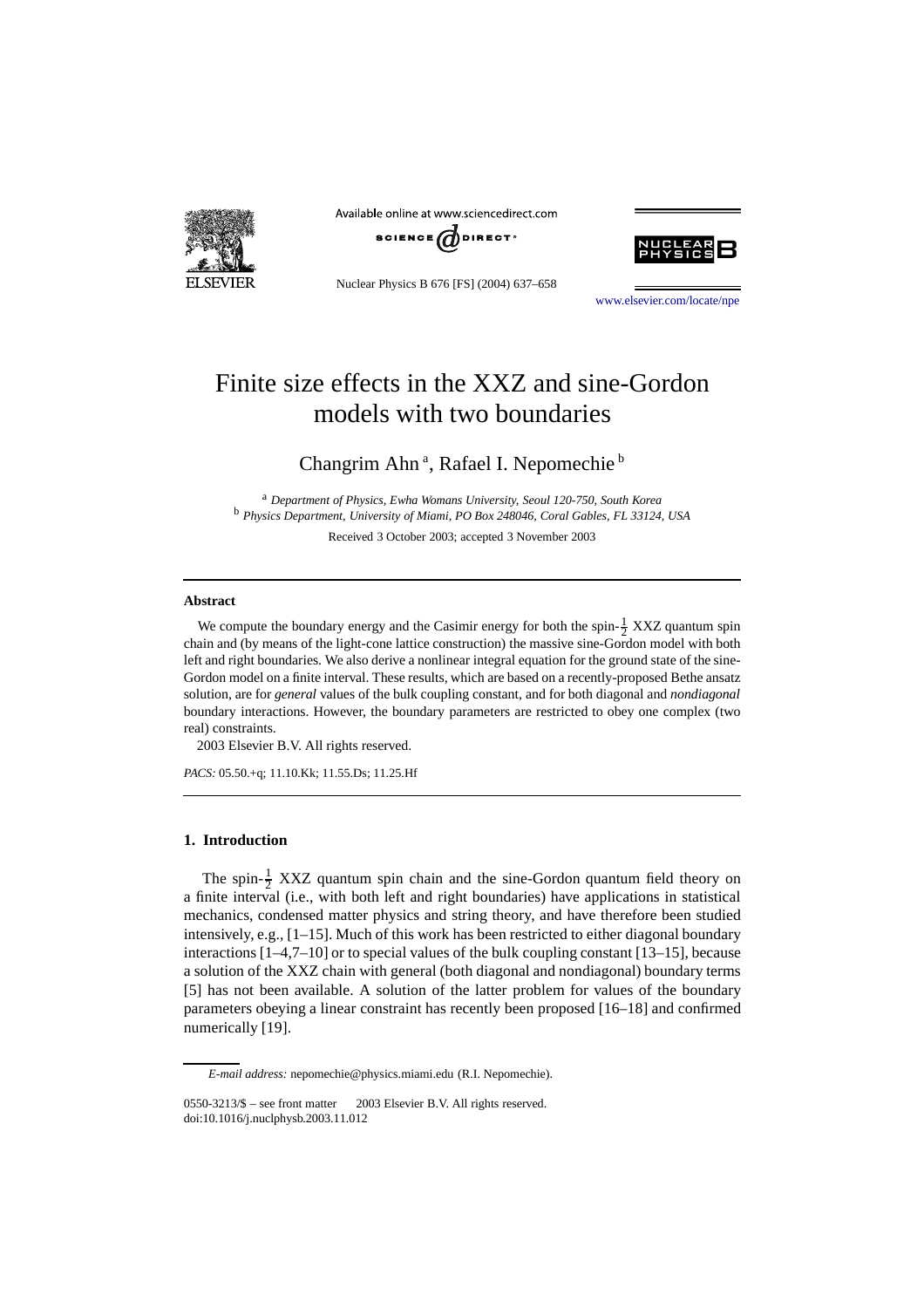We exploit here this new solution to compute finite-size corrections to the ground-state energy of both the XXZ chain and (by means of the light-cone lattice approach [20–22]) the massive sine-Gordon model, in a range of parameter space heretofore not possible. In particular, we compute the boundary energy and Casimir energy, and we derive a Klümper– Pearce–Destri–de Vega [23,24] nonlinear integral equation for the ground state of the sine-Gordon model on a finite interval.

The outline of this article is as follows. In Section 2, we consider the open XXZ quantum spin chain with *N* spins. After a brief review of the Bethe ansatz solution  $[16–18]$ , we compute the ground-state energy, in particular the corrections of order 1 and 1*/N*, and therefore [26,27], the central charge. In Section 3, we turn to the sine-Gordon model on an interval of length *R*. We observe that this model contains an additional boundary parameter |*γ*<sup>+</sup> −*γ*−| which has not previously been noted. We analyze the light-cone lattice [9,20–22] version of this model, which is formally quite similar to the open XXZ chain. We determine the relation between the lattice and continuum boundary parameters by matching the boundary (order 1) energies in the corresponding models. We then formulate a nonlinear integral equation [23,24] for the ground state, and give a corresponding formula for the Casimir (order  $1/R$ ) energy. In the ultraviolet  $(R \rightarrow 0)$  limit, the central charge of the sine-Gordon model coincides with that of the XXZ spin chain. Our result for the Casimir energy at the free-fermion point coincides with the result from the TBA approach of Caux et al. [15]. Moreover, we compute the Casimir energy numerically over a wide range of bulk and boundary parameters, and track the crossover from the ultraviolet to the infrared regions. We conclude in Section 4 with a brief discussion of our results and some interesting open problems.

# **2. The open XXZ quantum spin chain**

We begin by briefly reviewing the recently-proposed [16–18] Bethe ansatz solution of the open spin- $\frac{1}{2}$  XXZ quantum spin chain with both diagonal and nondiagonal boundary terms. In terms of the parameters introduced in the latter reference, the Hamiltonian is given by

$$
\mathcal{H} = \frac{1}{2} \Biggl\{ \sum_{n=1}^{N-1} (\sigma_n^x \sigma_{n+1}^x + \sigma_n^y \sigma_{n+1}^y + \cosh \eta \sigma_n^z \sigma_{n+1}^z) + \sinh \eta \Biggl[ \coth \alpha_- \tanh \beta_- \sigma_1^z + \text{csch} \alpha_- \operatorname{sech} \beta_- \bigl( \cosh \theta_- \sigma_1^x + i \sinh \theta_- \sigma_1^y \bigr) - \coth \alpha_+ \tanh \beta_+ \sigma_N^z + \text{csch} \alpha_+ \operatorname{sech} \beta_+ \bigl( \cosh \theta_+ \sigma_N^x + i \sinh \theta_+ \sigma_N^y \bigr) \Biggr] \Biggr\}, \quad (2.1)
$$

where  $\sigma^x$ ,  $\sigma^y$ ,  $\sigma^z$  are the usual Pauli matrices,  $\eta$  is the bulk anisotropy parameter,  $\alpha_{\pm}$ ,  $\beta_{\pm}$ , *θ*± are boundary parameters, and *N* is the number of spins. The boundary parameters are assumed to satisfy the linear constraint

$$
\alpha_- + \beta_- + \alpha_+ + \beta_+ = \pm(\theta_- - \theta_+) + \eta k,\tag{2.2}
$$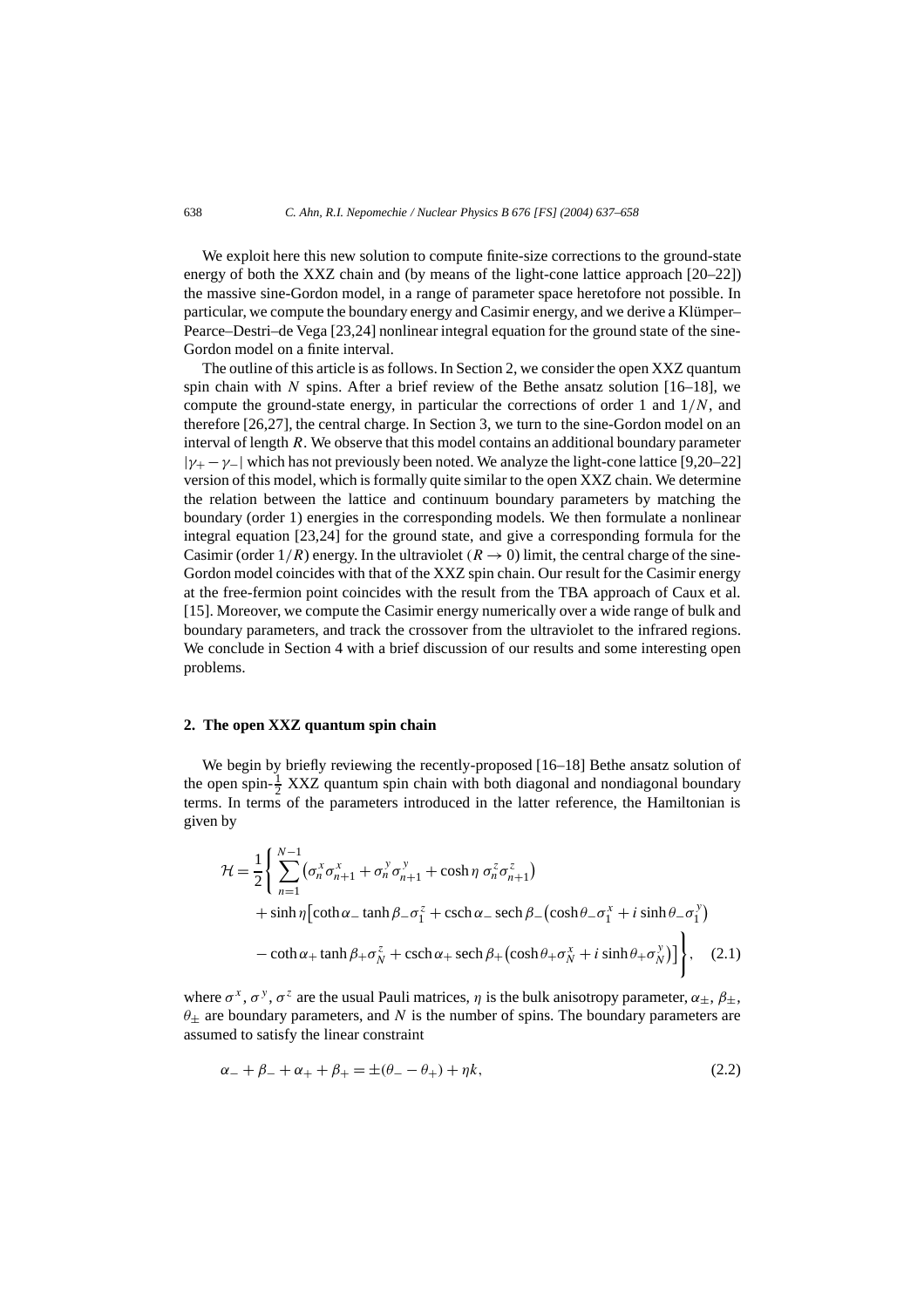where *k* is an even integer if N is odd, and is an odd integer if N is even. In terms of the "shifted" Bethe roots  $\{\tilde{u}_i\}$  [19], the energy eigenvalues are given by

$$
E = \sinh^2 \eta \sum_{j=1}^{M} \frac{1}{\sinh(\tilde{u}_j - \frac{\eta}{2}) \sinh(\tilde{u}_j + \frac{\eta}{2})} + \frac{1}{2} \sinh \eta (\coth \alpha_{-} + \tanh \beta_{-} + \coth \alpha_{+} + \tanh \beta_{+}) + \frac{1}{2}(N - 1) \cosh \eta, (2.3)
$$

and the Bethe ansatz equations are given by

$$
\begin{split}\n&\left(\frac{\sinh(\tilde{u}_j + \frac{\eta}{2})}{\sinh(\tilde{u}_j - \frac{\eta}{2})}\right)^{2N} \frac{\sinh(\tilde{2}u_j + \eta)}{\sinh(\tilde{2}u_j - \eta)} \frac{\sinh(\tilde{u}_j - \frac{\eta}{2} + \alpha_{-})}{\sinh(\tilde{u}_j + \frac{\eta}{2} - \alpha_{-})} \frac{\cosh(\tilde{u}_j - \frac{\eta}{2} + \beta_{-})}{\cosh(\tilde{u}_j + \frac{\eta}{2} - \beta_{-})} \\
&\times \frac{\sinh(\tilde{u}_j - \frac{\eta}{2} + \alpha_{+})}{\sinh(\tilde{u}_j + \frac{\eta}{2} - \alpha_{+})} \frac{\cosh(\tilde{u}_j - \frac{\eta}{2} + \beta_{+})}{\cosh(\tilde{u}_j + \frac{\eta}{2} - \beta_{+})} \\
&= -\prod_{k=1}^{M} \frac{\sinh(\tilde{u}_j - \tilde{u}_k + \eta)}{\sinh(\tilde{u}_j - \tilde{u}_k - \eta)} \frac{\sinh(\tilde{u}_j + \tilde{u}_k + \eta)}{\sinh(\tilde{u}_j + \tilde{u}_k - \eta)}, \\
j = 1, \dots, M,\n\end{split} \tag{2.4}
$$

where the number *M* of Bethe roots is given by

$$
M = \frac{1}{2}(N - 1 + k),\tag{2.5}
$$

*k* being the integer appearing in (2.2). The case of diagonal boundary terms [2,4] corresponds to the limit  $\beta_{\pm} \rightarrow \pm \infty$ , in which case the constraint (2.2) disappears.

We restrict our attention here to the "massless" regime (bulk anisotropy parameter *η* purely imaginary, with  $0 < \Im m \eta < \pi$ ); and therefore, to ensure Hermiticity of the Hamiltonian (2.1), we restrict the boundary parameters  $\alpha_{\pm}$ ,  $\theta_{\pm}$  to be purely imaginary, and  $\beta_{\pm}$  to be purely real. It is convenient to define new bulk and boundary parameters,

$$
\eta = i\mu, \qquad \alpha_{\pm} = i\mu a_{\pm}, \qquad \beta_{\pm} = \mu b_{\pm}, \qquad \theta_{\pm} = i\mu c_{\pm}, \tag{2.6}
$$

where  $\mu$ ,  $a_+$ ,  $b_+$ ,  $c_+$  are all real, with  $0 < \mu < \pi$ . We use the periodicity  $\alpha_+ \mapsto \alpha_+ + 2\pi i$ of the Hamiltonian (2.1) (and in fact, of the full transfer matrix) to restrict  $\alpha_+$  to the fundamental domain  $-\pi + \frac{\mu}{2} < \Im \omega_{\pm} < \pi + \frac{\mu}{2}$ , which implies

$$
\frac{1}{2} - \nu < a_{\pm} < \frac{1}{2} + \nu,\tag{2.7}
$$

where  $\nu \equiv \frac{\pi}{\mu} > 1$ .

Considering separately the imaginary and real parts of the constraint equation (2.2), we see that the boundary parameters must in fact satisfy a pair of real constraints

$$
a_{-} + a_{+} = \pm |c_{-} - c_{+}| + k,
$$
  
\n
$$
b_{-} + b_{+} = 0.
$$
\n(2.8)

The absolute values can be introduced without loss of generality, since the preceding sign is arbitrary.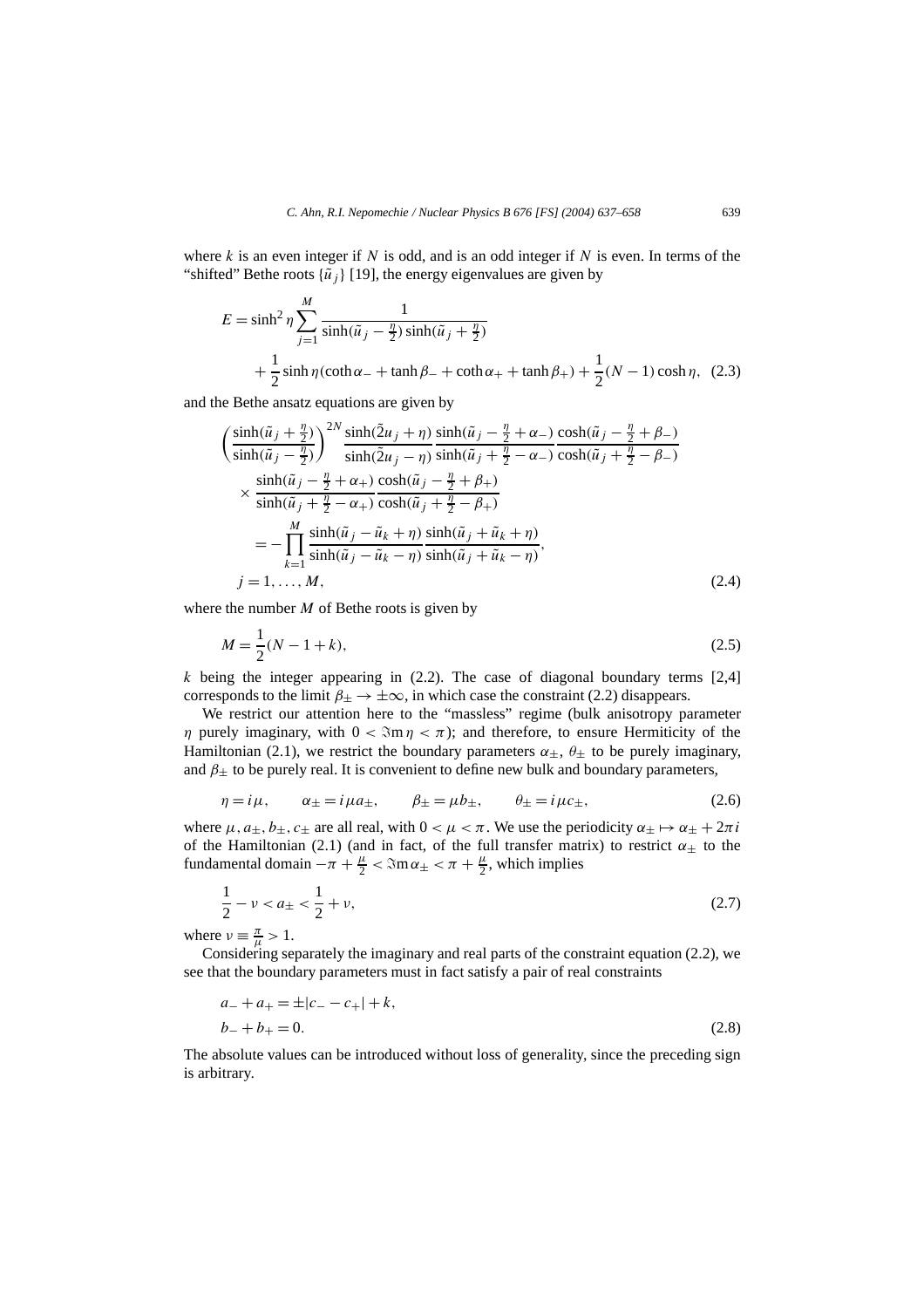The energy eigenvalues  $E$  depend on the parameters  $c_{+}$  only through the absolute value of their difference, |*c*<sup>−</sup> −*c*+|. Indeed, by performing on the Hamiltonian (2.1) a global spin rotation about the *z* axis, the parameters  $c_{+}$  are shifted by a constant, i.e.,  $c_{+} \mapsto c_{+} + \text{const.}$ In particular, one can eliminate one of these two parameters (say,  $c_{+}$ ), which results in a shift of the other  $(c_-\mapsto c_--c_+$ ). Hence, the energy depends on the difference  $c_--c_+$ . Furthermore, by performing on the Hamiltonian a time-reversal (complex-conjugation) transformation, the parameters  $c_{\pm}$  are negated, i.e.,  $c_{\pm} \mapsto -c_{\pm}$ . Hence, the energy in fact depends on  $|c_--c_+|$ .

Let us consider the energy of the ground state of this model as a function of *N*, for large *N*. The leading (order *N*) contribution, which does not depend on the boundary interactions, is well known [28]. Our objective here is to compute the boundary (order 1) and Casimir (order 1*/N*) corrections.

#### *2.1. Boundary energy*

Let us streamline the notation by defining the basic quantities<sup>1</sup>

$$
e_n(\lambda) = \frac{\sinh \mu(\lambda + \frac{in}{2})}{\sinh \mu(\lambda - \frac{in}{2})},
$$
  
\n
$$
g_n(\lambda) = e_n\left(\lambda \pm \frac{i\pi}{2\mu}\right) = \frac{\cosh \mu(\lambda + \frac{in}{2})}{\cosh \mu(\lambda - \frac{in}{2})}.
$$
\n(2.9)

The Bethe ansatz Eqs. (2.4) then take the compact form

$$
e_1(\lambda_j)^{2N+1} g_1(\lambda_j) \frac{e_{2a-1}(\lambda_j) e_{2a+1}(\lambda_j)}{g_{1+2ib_{-}}(\lambda_j) g_{1+2ib_{+}}(\lambda_j)} = -\prod_{k=1}^M e_2(\lambda_j - \lambda_k) e_2(\lambda_j + \lambda_k),
$$
  
\n
$$
j = 1, ..., M,
$$
\n(2.10)

where we have set  $\tilde{u}_j = \mu \lambda_j$ , and we use the new parameters introduced in (2.6).

We wish to focus here on the *ground* state with no holes. Hence, we take *N* even, since states with *N* odd correspond to excited states with an odd number of holes. Moreover, we take (see Eq. (2.5))

$$
k = 1, \qquad M = \frac{N}{2}.\tag{2.11}
$$

According to [19], for this case the Bethe ansatz solution correctly yields the energy of the ground state, and the shifted Bethe roots corresponding to this state are real. However, we have subsequently found through further numerical studies of chains with small values of *N* that this statement must be qualified: there are regions in the parameter space (2.7) for which some of the shifted Bethe roots are imaginary (presumably corresponding to boundary bound states), or for which the Bethe ansatz does not yield the ground state. (See Fig. 1.) For simplicity, we henceforth restrict the boundary parameters  $a_{+}$  to the following

<sup>&</sup>lt;sup>1</sup> We follow the notations used in [10].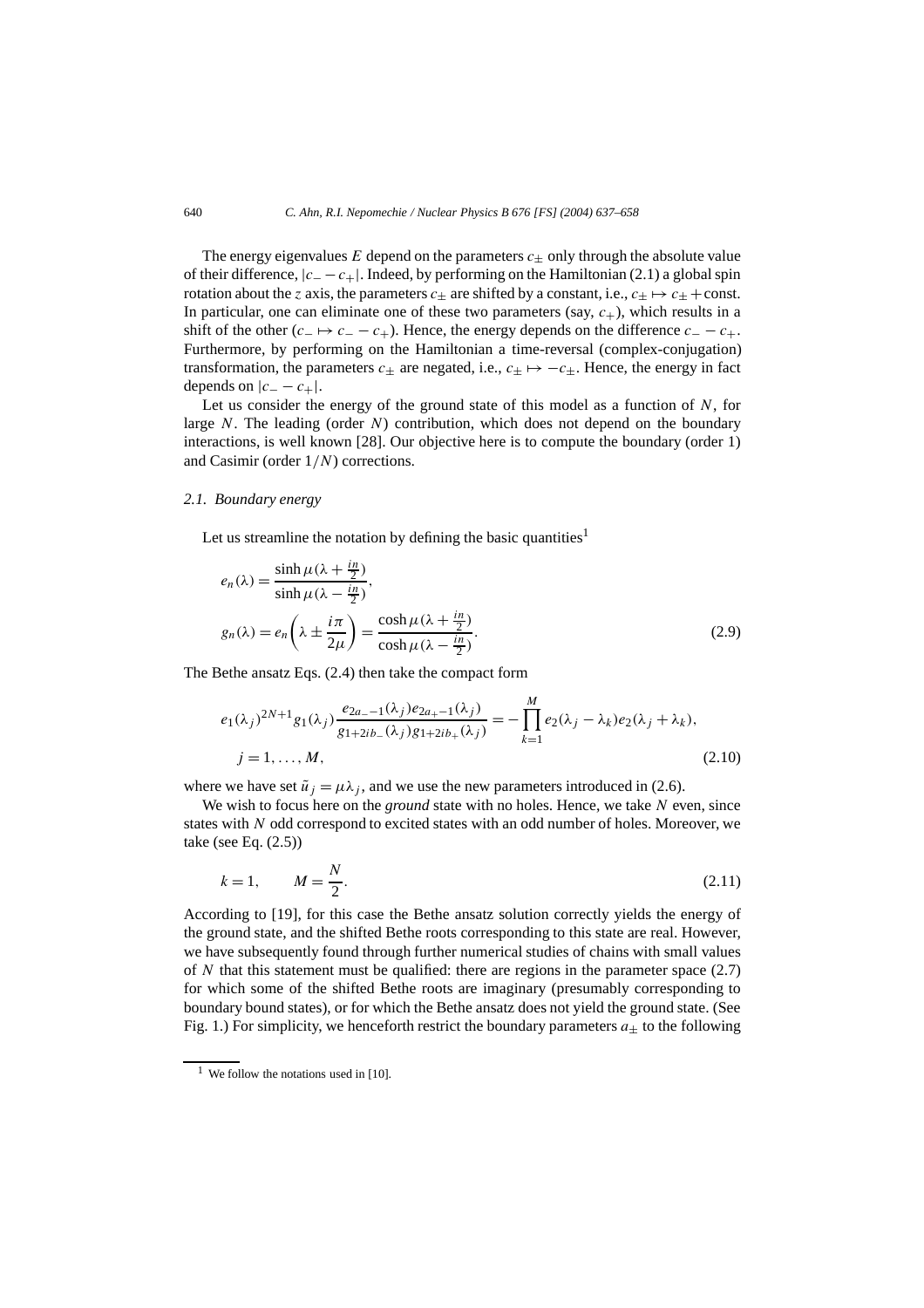

Fig. 1. Domain of boundary parameters  $a_{\pm}$ . For the ruled triangular region, the Bethe ansatz does not give the ground state. For the shaded regions (including the special case noted in [19] corresponding to the line *a*+ + *a*− = 1), the Bethe ansatz does give the ground state, but the shifted Bethe roots are not all real. For the blank regions (in particular, those labeled I–IV, as in Eq. (2.12)) the Bethe ansatz gives the ground state, and all roots are real. (Based on numerical results for  $N = 4$ , where  $b_{\pm}$  and  $c_{\pm}$  satisfy Eq. (2.8) with  $k = 1$ . As N increases, the shaded area also increases. We conjecture that for  $N \to \infty$ , only regions I–IV remain unshaded.)

four regions,

I: 
$$
\frac{1}{2} < a_{\pm} < \frac{1}{2} + v
$$
,  
\nII:  $\frac{1}{2} < a_{+} < \frac{1}{2} + v$ ,  $\frac{1}{2} - v < a_{-} < 0$ ,  
\nIII:  $\frac{1}{2} - v < a_{\pm} < 0$ ,  
\nIV:  $\frac{1}{2} - v < a_{+} < 0$ ,  $\frac{1}{2} < a_{-} < \frac{1}{2} + v$ , (2.12)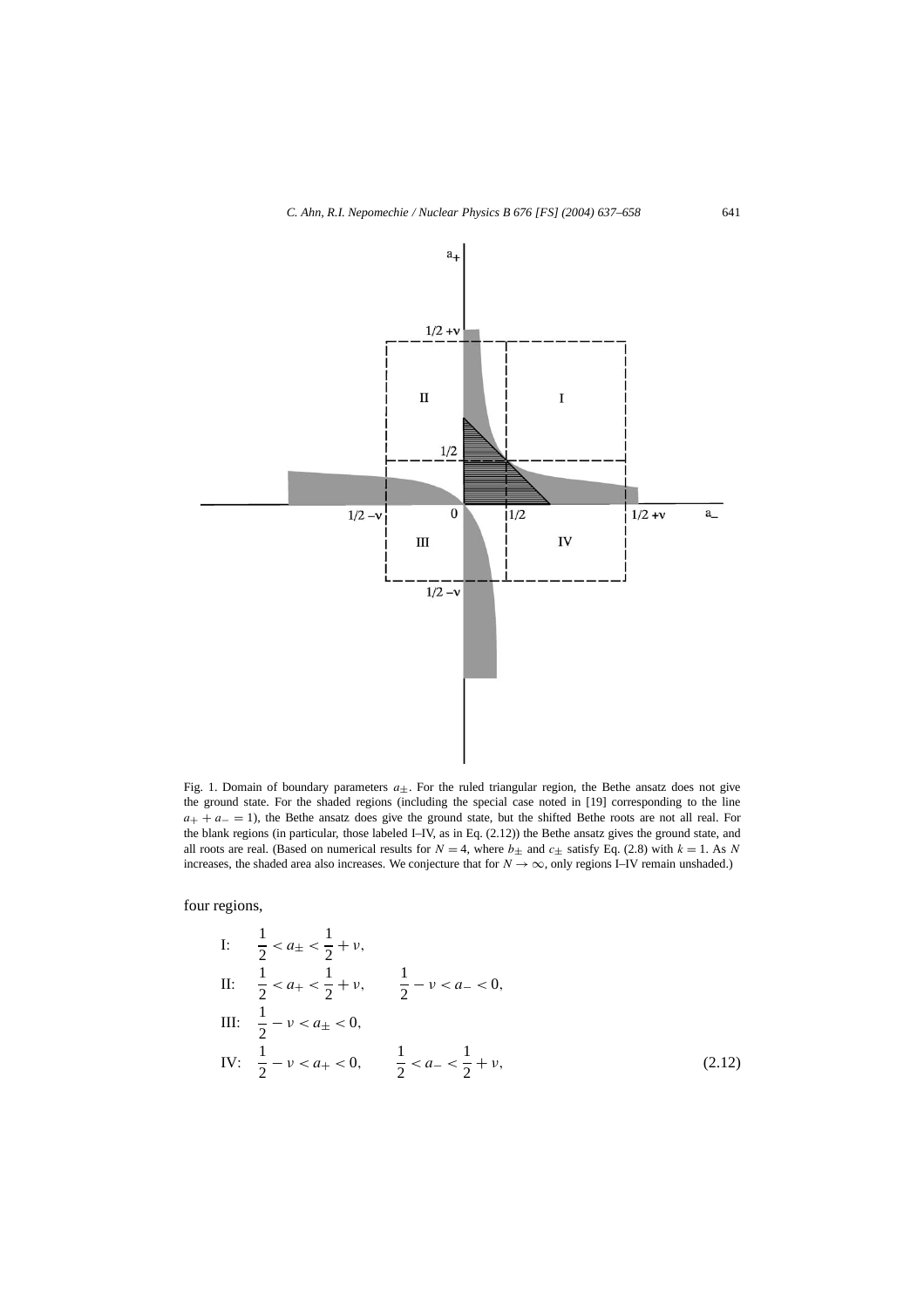for which our numerical results indicate that the Bethe ansatz solution does yield the energy of the ground state, and the shifted Bethe roots corresponding to this state are all real.

We remark that (2.7) implies that  $-2\nu < a_+ + a_+ - 1 < 2\nu$ ; and hence the first constraint in Eq.  $(2.8)$  with  $k = 1$  implies

$$
|c_--c_+|<2\nu.\tag{2.13}
$$

This condition can always be satisfied, since the Hamiltonian and transfer matrix also have the periodicity  $\theta_+ \mapsto \theta_+ + 2\pi i$ , which corresponds to  $c_+ \mapsto c_+ + 2\nu$ .

In order to compute the energy of the ground state for large *N*, we first determine the density of (real) Bethe roots for this state. To this end, we take the logarithm of the Bethe ansatz Eqs. (2.10) and obtain

$$
h(\lambda_j) = j, \quad j = 1, ..., \frac{N}{2},
$$
 (2.14)

where the counting function  $h(\lambda)$  is given by

$$
h(\lambda) = \frac{1}{2\pi} \left\{ (2N+1)q_1(\lambda) + r_1(\lambda) + q_{2a-1}(\lambda) - r_{1+2ib_{-}}(\lambda) + q_{2a_{+}-1}(\lambda) - r_{1+2ib_{+}}(\lambda) - \sum_{k=1}^{N/2} [q_2(\lambda - \lambda_k) + q_2(\lambda + \lambda_k)] \right\},
$$
(2.15)

where  $q_n(\lambda)$  and  $r_n(\lambda)$  are odd functions defined by

$$
q_n(\lambda) = \pi + i \ln e_n(\lambda) = 2 \tan^{-1} \left( \cot(n\mu/2) \tanh(\mu\lambda) \right),
$$
  
\n
$$
r_n(\lambda) = i \ln g_n(\lambda).
$$
\n(2.16)

We have checked numerically that, for the ground state, the right-hand side of  $(2.14)$  is indeed given by successive integers from 1 to  $N/2$  [1,2]. The Bethe roots  $\{\lambda_k\}$  can all be chosen to be strictly positive. Then, defining  $\lambda_{-k} \equiv -\lambda_k$ , we rewrite the last term in (2.15) more symmetrically as follows:

$$
-\sum_{k=1}^{N/2} [q_2(\lambda - \lambda_k) + q_2(\lambda + \lambda_k)] = -\sum_{k=-N/2}^{N/2} q_2(\lambda - \lambda_k) + q_2(\lambda).
$$
 (2.17)

The root density  $\rho(\lambda)$  for the ground state is therefore given by

$$
\rho(\lambda) = \frac{1}{N} \frac{dh}{d\lambda}
$$
  
=  $2a_1(\lambda) - \int_{-\infty}^{\infty} d\lambda' a_2(\lambda - \lambda') \rho(\lambda') + \frac{1}{N} [a_1(\lambda) + b_1(\lambda) + a_2(\lambda)$   
+  $a_{2a-1}(\lambda) - b_{1+2ib}(\lambda) + a_{2a+1}(\lambda) - b_{1+2ib}(\lambda)],$  (2.18)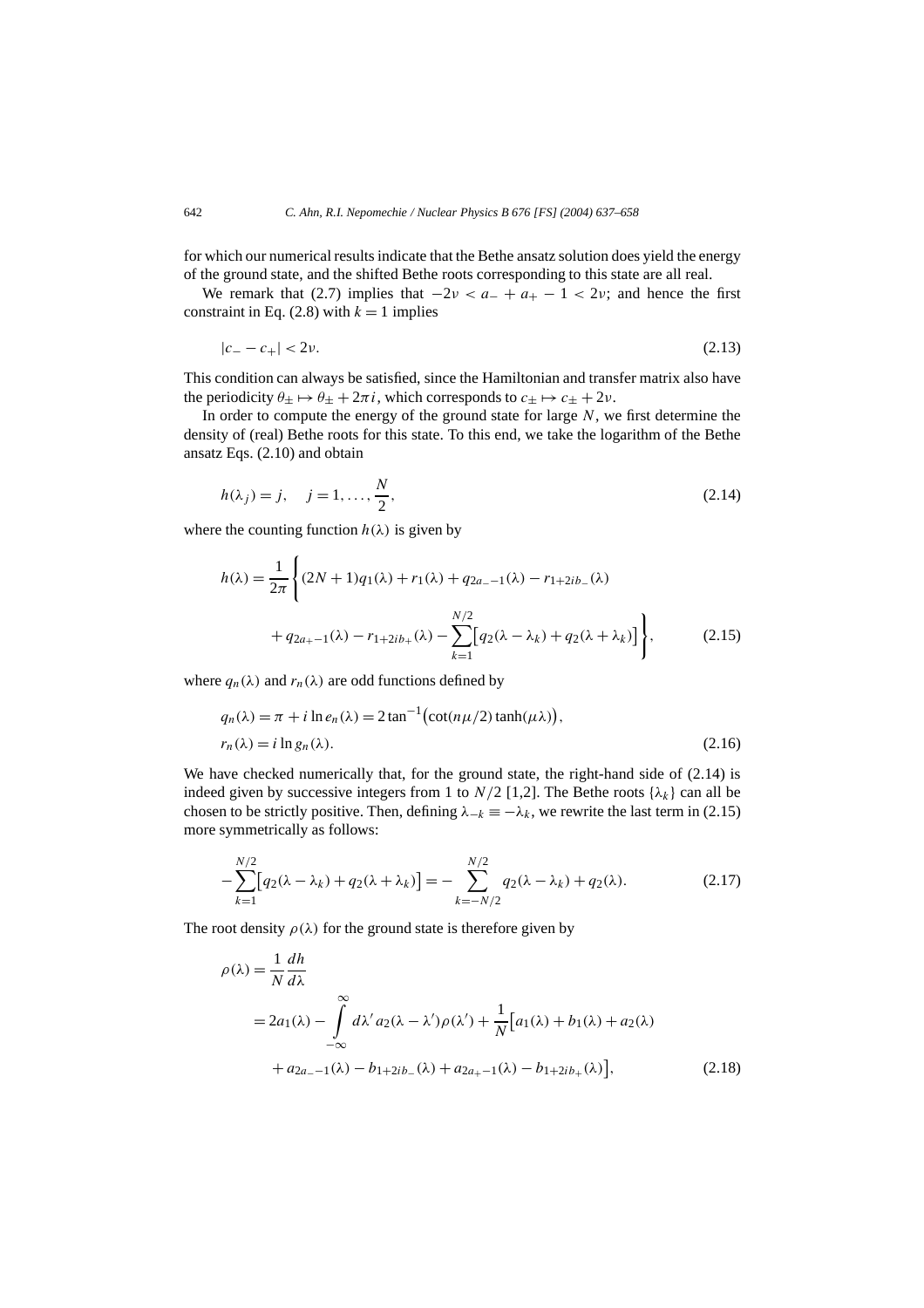where we have ignored corrections of higher order in 1*/N* when passing from a sum to an integral, and we have introduced the notations

$$
a_n(\lambda) = \frac{1}{2\pi} \frac{d}{d\lambda} q_n(\lambda) = \frac{\mu}{\pi} \frac{\sin(n\mu)}{\cosh(2\mu\lambda) - \cos(n\mu)},
$$
  
\n
$$
b_n(\lambda) = \frac{1}{2\pi} \frac{d}{d\lambda} r_n(\lambda) = -\frac{\mu}{\pi} \frac{\sin(n\mu)}{\cosh(2\mu\lambda) + \cos(n\mu)}.
$$
\n(2.19)

The linear integral equation (2.18) for  $\rho(\lambda)$  is readily solved by Fourier transforms,

$$
\rho(\lambda) = 2s(\lambda) + \frac{1}{N}R(\lambda),\tag{2.20}
$$

where

$$
s(\lambda) = \frac{1}{2\pi} \int_{-\infty}^{\infty} d\omega \, e^{-i\omega\lambda} \frac{1}{2 \cosh(\omega/2)} = \frac{1}{2 \cosh(\pi \lambda)},
$$
  
\n
$$
R(\lambda) = \frac{1}{2\pi} \int_{-\infty}^{\infty} d\omega \, e^{-i\omega\lambda} \left\{ \frac{\sinh((\nu - 2)\omega/4) \cosh(\nu \omega/4)}{\sinh((\nu - 1)\omega/2) \cosh(\omega/2)} \right. \\ \left. + \frac{\sinh((\nu - 2)\omega/2)}{2 \sinh((\nu - 1)\omega/2) \cosh(\omega/2)} \right. \\ \left. + \frac{\sinh((\nu - 1)\omega/2) \cosh(\omega/2)}{2 \sinh((\nu - 1)\omega/2) \cosh(\omega/2)} \right. \\ \left. + \frac{\sinh((1 + 2ib +)\omega/2)}{2 \sinh((\nu - 1)\omega/2) \cosh(\omega/2)} + (+ \leftrightarrow -) \right\}, \tag{2.21}
$$

which we have obtained using the results<sup>2</sup>

$$
\hat{a}_n(\omega) = \text{sgn}(n) \frac{\sinh((\nu - |n|)\omega/2)}{\sinh(\nu \omega/2)}, \quad 0 \le |n| < 2\nu,\tag{2.22}
$$

$$
\hat{b}_n(\omega) = -\frac{\sinh(n\omega/2)}{\sinh(\nu\omega/2)}, \quad 0 < \Re\omega n < \nu,\tag{2.23}
$$

where  $\nu = \frac{\pi}{\mu} > 1$ , and the sign function sgn(*n*) is defined as

$$
sgn(n) = \begin{cases} n/|n|, & n \neq 0, \\ 0, & n = 0. \end{cases}
$$
 (2.24)

We have also made use of the fact  $|2a_{\pm} - 1| < 2\nu$ , which follows from (2.7).

 $\overline{2}$  Our conventions are

$$
\hat{f}(\omega) \equiv \int_{-\infty}^{\infty} e^{i\omega \lambda} f(\lambda) d\lambda, \quad f(\lambda) = \frac{1}{2\pi} \int_{-\infty}^{\infty} e^{-i\omega \lambda} \hat{f}(\omega) d\omega.
$$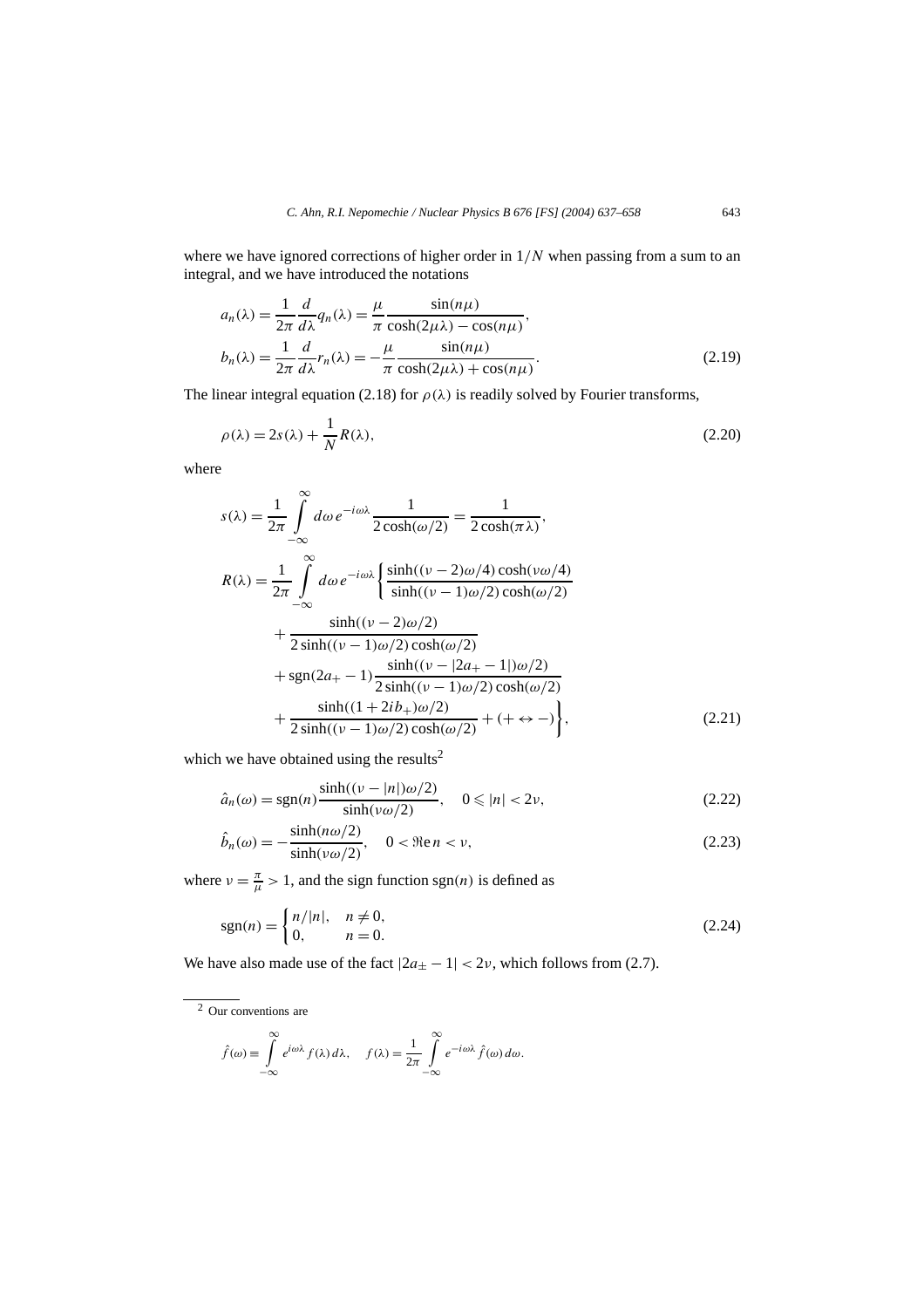Having determined the root density for the ground state up to order 1*/N*, we now proceed to compute the corresponding energy. Recalling the result (2.3) for the energy in terms of the Bethe roots, we obtain

$$
E = -\frac{2\pi \sin \mu}{\mu} \sum_{j=1}^{N/2} a_1(\lambda_j) + \cdots
$$
  
= 
$$
-\frac{\pi \sin \mu}{\mu} \left[ \sum_{j=-N/2}^{N/2} a_1(\lambda_j) - a_1(0) \right] + \cdots
$$
  
= 
$$
-\frac{\pi \sin \mu}{\mu} \left[ N \int_{-\infty}^{\infty} d\lambda a_1(\lambda) \rho(\lambda) - a_1(0) \right] + \cdots,
$$
 (2.25)

where again we ignore corrections that are higher order in  $1/N$ , and the ellipsis  $(··)$ denotes the terms in (2.3) which do not depend on the Bethe roots. Substituting the result (2.20) for the root density, we arrive at the final result for the ground-state energy

$$
E = E_{\text{bulk}} + E_{\text{boundary}},\tag{2.26}
$$

where

$$
E_{\text{bulk}} = -\frac{2N\pi \sin \mu}{\mu} \int_{-\infty}^{\infty} d\lambda a_1(\lambda) s(\lambda) + \frac{1}{2} N \cos \mu
$$
  
=  $-N \sin^2 \mu \int_{-\infty}^{\infty} d\lambda \frac{1}{(\cosh(2\mu\lambda) - \cos\mu)\cosh(\pi\lambda)} + \frac{1}{2} N \cos\mu,$  (2.27)

which is the well-known [28] result for the bulk (order *N*) ground-state energy of the XXZ chain; and the boundary (order 1) energy is given by

$$
E_{\text{boundary}} = -\frac{\pi \sin \mu}{\mu} \int_{-\infty}^{\infty} d\lambda a_1(\lambda) [R(\lambda) - \delta(\lambda)]
$$
  
+  $\frac{1}{2} \sin \mu (\cot \mu a_- + i \tanh \mu b_- + \cot \mu a_+ + i \tanh \mu b_+) - \frac{1}{2} \cos \mu,$  (2.28)

where  $R(\lambda)$  is given by (2.21). It should be understood that the boundary parameters obey the constraints (2.8) with  $k = 1$ . In the limit of diagonal boundary terms  $b_{+} \rightarrow \pm \infty$ , this result for the boundary energy agrees with that of [3].

The result (2.28) for the boundary energy, which is the sum of contributions from both boundaries, implies that the contribution of each boundary is given by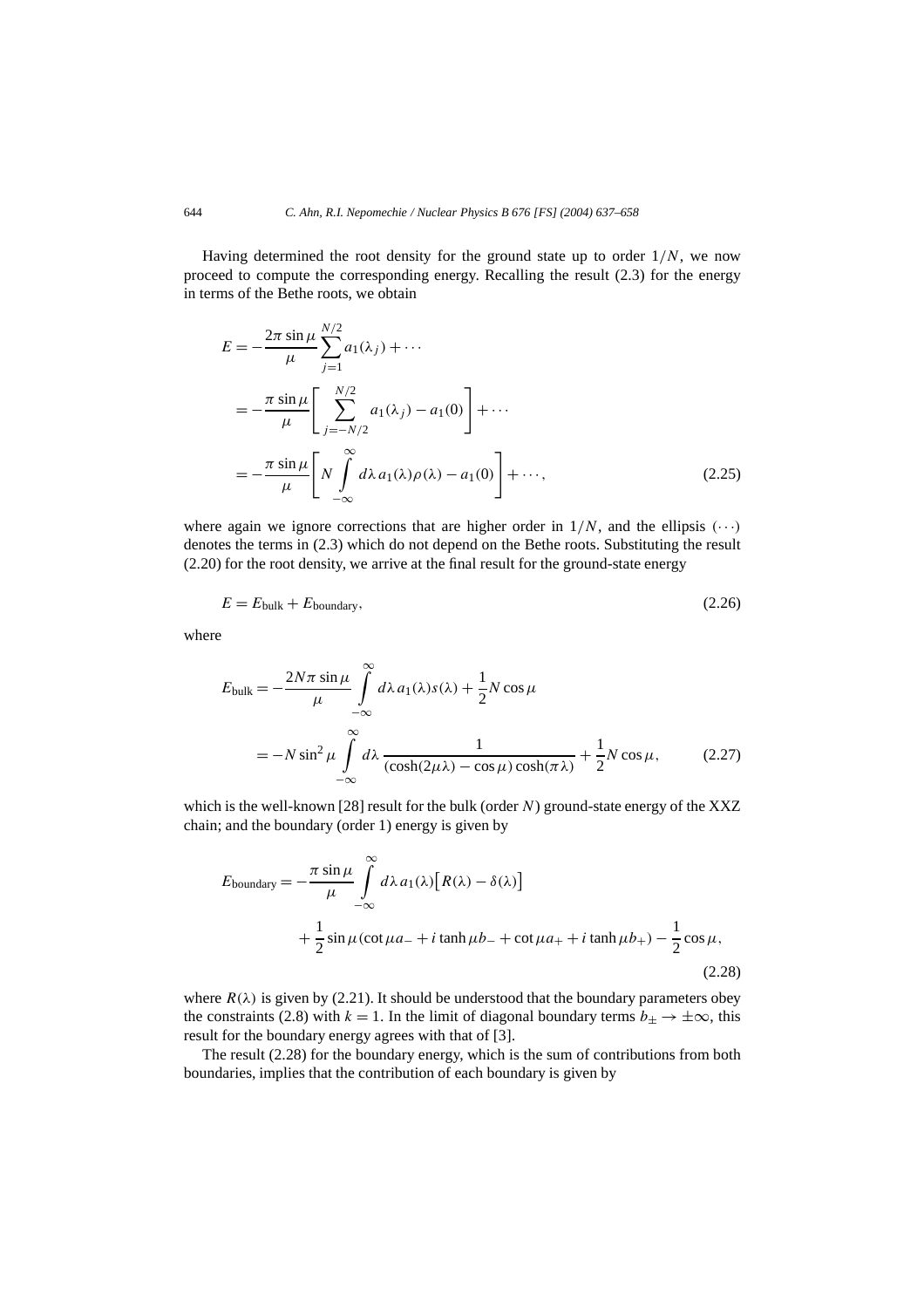$$
E_{\text{boundary}}^{\pm} = -\frac{\sin \mu}{2\mu} \int_{-\infty}^{\infty} d\omega \frac{1}{2 \cosh(\omega/2)} \left\{ \frac{\sinh((\nu - 2)\omega/4)}{2 \sinh(\nu\omega/4)} - \frac{1}{2} \right. \\ \left. + \operatorname{sgn}(2a_{\pm} - 1) \frac{\sinh((\nu - |2a_{\pm} - 1|)\omega/2)}{2 \sinh((\nu - 1)\omega/2)\cosh(\omega/2)} + \frac{\sinh(\omega/2)\cos(b_{\pm}\omega)}{\sinh(\nu\omega/2)} \right\} \\ + \frac{1}{2} \sin \mu \cot \mu a_{\pm} - \frac{1}{4} \cos \mu. \tag{2.29}
$$

Indeed, as already noted, the total energy depends on  $c_{\pm}$  only through the combination |*c*<sup>−</sup> − *c*+|. Hence, the left and right boundary energies must be independent of *c*±. <sup>3</sup> Let us now consider the left–right symmetric boundary case, with  $a_{+} = a_{-}$  and  $b_{+} = -b_{-}$  (and  $c_{\pm}$  are arbitrary, so that  $a_{+} = a_{-}$  is arbitrary). For this case, we expect that the energy contributions of the left and right boundaries are equal,  $E_{\text{boundary}}^- = E_{\text{boundary}}^+$ . Dividing (2.28) in half, we obtain the result (2.29). We now argue that this result holds for the general (nonsymmetric) case. First, the form of the Hamiltonian (2.1) implies that the functional dependence of the right boundary energy on the right boundary parameters should be the same as the functional dependence of the left boundary energy on the left boundary parameters; i.e.,  $E_{\text{boundary}}^+ = f(a_+, b_+)$  and  $E_{\text{boundary}}^- = f(a_-, b_-)$  with the same function  $f$ . The boundary energy expressions  $(2.29)$  evidently satisfy this property. Finally, the left and right boundary energies must be independent of each other. Hence, having computed  $E_{\text{boundary}}^+(a_+,b_+)$  for the left–right symmetric boundary case for arbitrary *a*+ and *b*+, it cannot change if we change *a*− and/or *b*−. (Although we do not know the Bethe ansatz when  $b_+ \neq -b_$ , one could in principle do the computations numerically.) Thus, the expression  $E_{\text{boundary}}^+(a_+, b_+)$  must be correct even for the left–right nonsymmetric case. Similarly,  $E_{\text{boundary}}^{-}(a_-, b_-)$  must be correct even for the left–right nonsymmetric case.

#### *2.2. Casimir energy*

The computation of the Casimir (order 1*/N*) energy requires considerably more effort. A systematic approach based on the Euler–Maclaurin formula [29] and Wiener–Hopf integral equations [28] was developed in [30] for the periodic XXZ chain, and was extended to the open XXZ chain with diagonal boundary terms in [3]. Fortunately, the analysis of our system of Bethe ansatz equations (2.3), (2.4) is very similar to the one presented in [3]. Hence, we shall indicate only the significant differences which occur with respect to this reference, which we now denote by I. Using the fact that  $q_n(\lambda) \to \text{sgn}(n)\pi - \mu n$  for  $\lambda \rightarrow \infty$ , we find that the "sum rule" (I3.30) becomes

$$
\int_{A}^{\infty} d\lambda \, \rho(\lambda) = \frac{1}{N} \bigg[ \frac{1}{2} (1 + s_{-} + s_{+}) - \frac{1}{\nu} (a_{-} + a_{+} - ib_{-} - ib_{+} - 1) \bigg],\tag{2.30}
$$

<sup>&</sup>lt;sup>3</sup> For example, consider the right boundary energy  $E_{\text{boundary}}^+$ . If it does depend on  $c_+$ , then it must also depend on *c*−, since the dependence must be of the form |*c*− −*c*+|. But the right boundary energy can depend only on the right boundary parameters. Hence, it cannot depend on the left boundary parameter *c*−; and therefore, it cannot depend on  $c_+$ .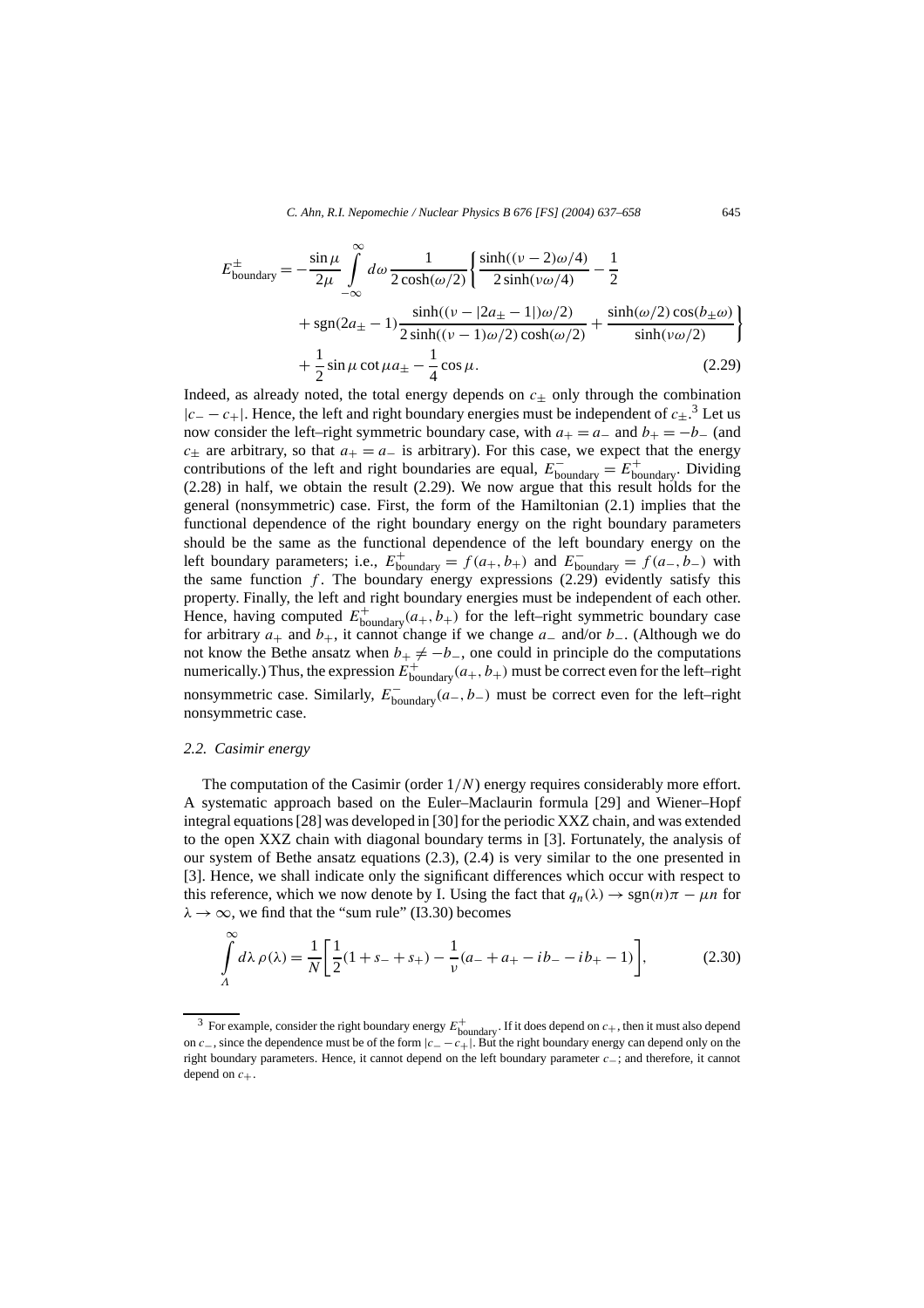where  $s_{\pm} \equiv \text{sgn}(a_{\pm} - \frac{1}{2})$ ; and the quantity  $\alpha$  (I3.34) becomes

$$
\alpha = \frac{1}{G_{+}(0)} \left[ \frac{1}{2}(s_{-} + s_{+}) - \frac{1}{\nu}(a_{-} + a_{+} - ib_{-} - ib_{+} - 1) \right],\tag{2.31}
$$

where, in our conventions,  $G_{+}(0)^{2} = 2(\nu-1)/\nu$ . The Casimir energy (i.e., the contribution of order 1*/N* to the ground-state energy) is given by

$$
E_{\text{Casimir}} = -\frac{c\pi^2 \sin \mu}{24\mu N},\tag{2.32}
$$

where [26,27] the central charge *c* is given by  $(13.38)^4$ 

$$
c = 1 - 12\alpha^2
$$
  
=  $1 - \frac{6}{\nu(\nu - 1)} \left[ \frac{\nu}{2} (s_{-} + s_{+}) - (a_{-} + a_{+} - ib_{-} - ib_{+} - 1) \right]^2$ . (2.33)

Imposing the constraints (2.8) with  $k = 1$  gives the final result

$$
c = 1 - \frac{6}{\nu(\nu - 1)} \left[ \frac{\nu}{2} (s_{-} + s_{+}) \mp |c_{-} - c_{+}| \right]^{2}.
$$
 (2.34)

Since the root density should be nonnegative, it follows from the sum rule (2.30) that the boundary parameters should obey

$$
\frac{1}{2}(1+s_{-}+s_{+}) - \frac{1}{\nu}(a_{-}+a_{+}-ib_{-}-ib_{+}-1)
$$
\n
$$
= \frac{1}{2}(1+s_{-}+s_{+}) + \frac{1}{\nu}|c_{-}-c_{+}| \geq 0,
$$
\n(2.35)

i.e.,  $\pm |c_--c_+| \leq v(1+s_-+s_+)/2$ , which is a further restriction of the constraint (2.13).

# **3. The sine-Gordon model with two boundaries**

We turn now to the sine-Gordon quantum field theory on the finite "spatial" interval  $x \in [x_-, x_+]$ , with Euclidean action

$$
\mathcal{A} = \int_{-\infty}^{\infty} dy \int_{x_{-}}^{x_{+}} dx A(\varphi, \partial_{\mu}\varphi) + \int_{-\infty}^{\infty} dy \left[ B_{-}\left(\varphi, \frac{d\varphi}{dy}\right) \Big|_{x=x_{-}} + B_{+}\left(\varphi, \frac{d\varphi}{dy}\right) \Big|_{x=x_{+}} \right],
$$
\n(3.1)

$$
c = 1 - \frac{6}{v(v-1)} \left[ \frac{v}{2} (s_- + s_+) - (a_- + a_+) \right]^2.
$$

In particular, the central charge equals 1 for the case  $a_+ + a_-=0$  where the boundary fields are real and opposite [31], as well as for the case  $a_{\pm} = v/2$  of vanishing boundary fields. In [3], it is implicitly assumed that  $a_{\pm} > 1/2$ , in which case  $s_{\pm} = 1$ .

<sup>4</sup> In the diagonal limit, the corresponding result is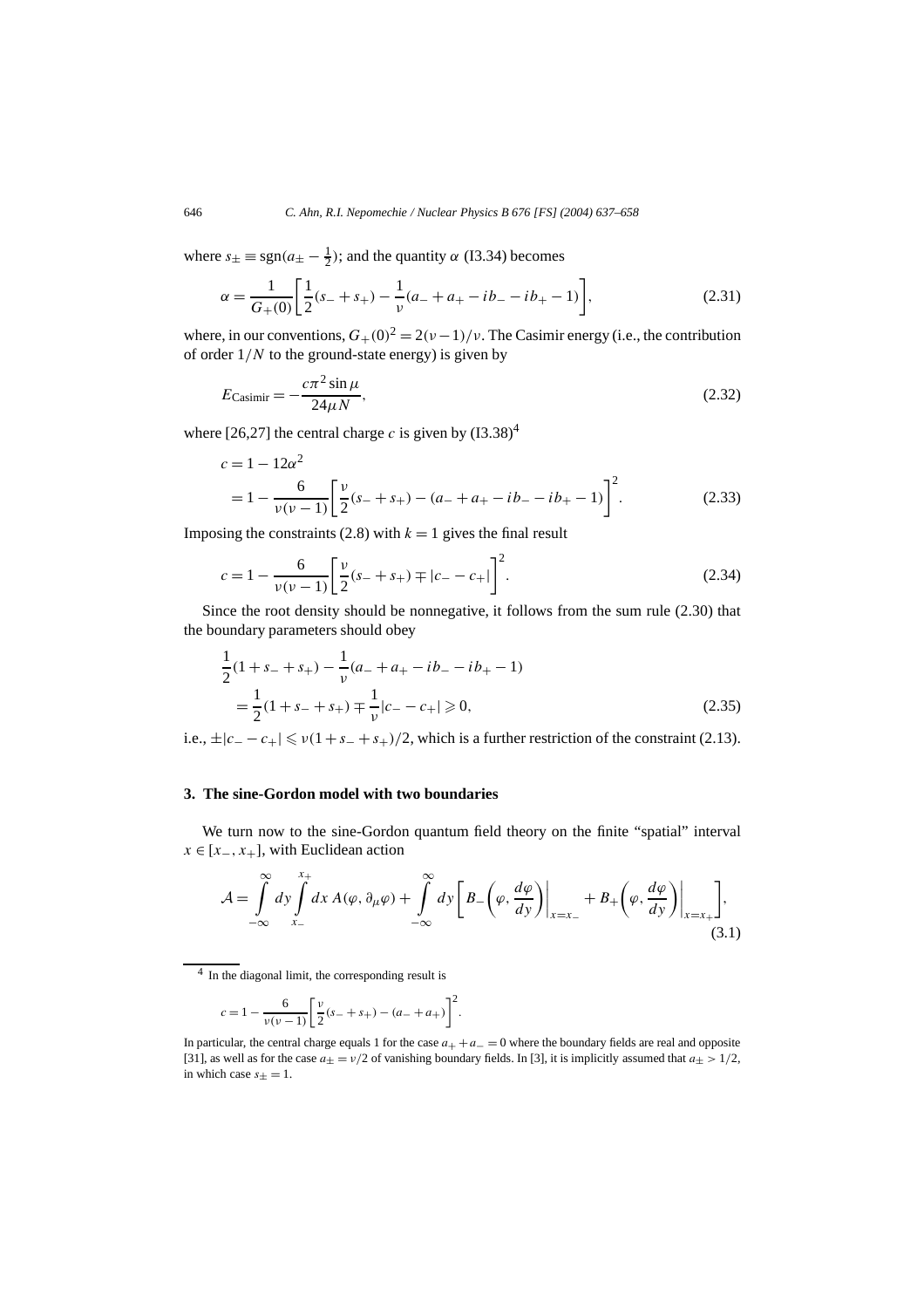where the bulk action is given by

$$
A(\varphi, \partial_{\mu}\varphi) = \frac{1}{2}(\partial_{\mu}\varphi)^{2} + \mu_{\text{bulk}}\cos(\beta\varphi),
$$
\n(3.2)

and the boundary action is given by

$$
B_{\pm}\left(\varphi,\frac{d\varphi}{dy}\right) = \mu_{\pm}\cos\left(\frac{\beta}{2}\left(\varphi-\varphi_0^{\pm}\right)\right) \pm \frac{\pi\gamma_{\pm}}{\beta}\frac{d\varphi}{dy}.
$$
\n(3.3)

This action is similar to the one considered by Ghoshal and Zamolodchikov [6], except that now there are two boundaries instead of one, and the boundary action (3.3) contains an additional term depending on the "time" derivative of the field. In the one-boundary case, such a term can be eliminated by adding to the bulk action (3.2) a term proportional to *∂x∂yϕ*, which has no effect on the classical equations of motion. However, in the twoboundary case, one can eliminate in this way only one of the two  $\gamma_{\pm}$  parameters (say, *γ*+), which results in a shift of the other (*γ*−  $\mapsto$  *γ*− − *γ*+). Notice that this discussion is completely parallel to the one for the  $\theta$ + parameters of the open XXZ chain (2.1). Indeed, we shall argue below that these two sets of parameters are related (3.21).

Let us consider the energy of the ground state of this model as a function of the interval length  $R \equiv x_+ - x_-$ , for large R. The leading (order R) contribution, which does not depend on the boundary interactions, is well known [32]. The boundary (order 1) correction is also known [11,12]. Our main objective here is to compute the Casimir (order  $1/R$ ) correction, and to derive a nonlinear integral equation  $[23–25]$  for the ground state. We proceed, following the analysis [9] of the case of Dirichlet boundary conditions, by considering the light-cone lattice [20–22] version of this model, defined on a lattice with spacing *∆*. This lattice model is formally quite similar to the XXZ chain considered in the previous Section, the main difference being the introduction of an alternating inhomogeneity parameter  $\pm \Lambda$ . The continuum limit consists of taking  $N \to \infty$ ,  $\Delta \to 0$ , and  $\Lambda \to \infty$ , such that the length *R* and the soliton mass *m* (whose relation to  $\mu_{\text{bulk}}$  is known [32]) are given by

$$
R = N\Delta, \qquad m = \frac{2}{\Delta}e^{-\pi\Lambda}, \tag{3.4}
$$

respectively.

In this approach it is evidently necessary to know the relation between all the parameters of the lattice model and those of the continuum quantum field theory  $(3.1)$ – $(3.3)$ . The relation between the lattice and continuum bulk coupling constants is well known (see, e.g., [7,10]):  $\beta^2 = 8(\pi - \mu) = 8\pi(\nu - 1)/\nu$ , and therefore<sup>5</sup>

$$
\lambda = \frac{8\pi}{\beta^2} - 1 = \frac{1}{\nu - 1}.
$$
\n(3.5)

<sup>&</sup>lt;sup>5</sup> It should be clear from the context whether the symbol  $\lambda$  refers to the value (3.5) of the bulk coupling constant or to the rapidity variable, as in (3.6). Also, we note that in [10], the bulk coupling constant  $\mu$  is restricted to the range  $0 < \mu < \frac{\pi}{2}$ , and the Hamiltonian has a coefficient  $\epsilon$ , so that the "repulsive" and "attractive" regimes correspond to  $\epsilon = +1$  and  $\epsilon = -1$ , respectively. Here we instead let  $\mu$  have an increased range  $0 < \mu < \pi$ , and consider a single sign of the Hamiltonian, corresponding to the *repulsive* regime in [10]. Thus, here the repulsive and attractive regimes correspond to the ranges  $0 < \mu < \frac{\pi}{2}$  and  $\frac{\pi}{2} < \mu < \pi$ , respectively. In terms of  $\nu = \pi/\mu$ , these ranges are  $\nu > 2$  and  $1 < \nu < 2$ , respectively.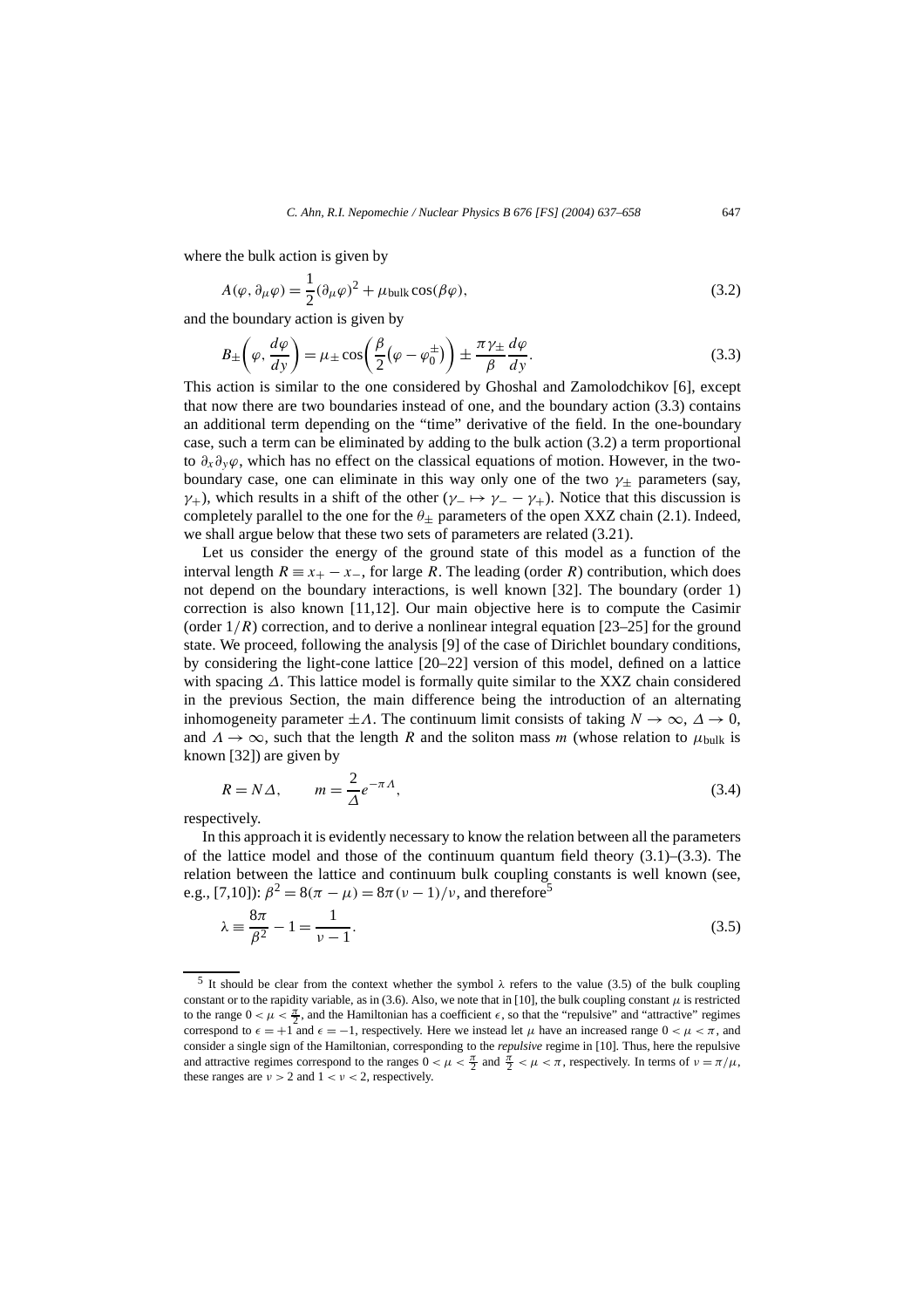However, corresponding relations for the *boundary* parameters have been known only for the special case of Dirichlet boundary conditions [9].

We determine the general relation between the lattice and continuum boundary parameters in Section 3.1 by matching the boundary energies in the lattice and continuum models. We then formulate a nonlinear integral equation for the ground state, and give a corresponding formula for the Casimir energy. We examine the ultraviolet  $(R \rightarrow 0)$  limit, and also compare our result at the free-fermion point  $(\lambda = 1)$  with that of the TBA approach [15]. Moreover, we compute the Casimir energy numerically over a wide range of bulk and boundary parameters, and track the crossover from the ultraviolet to the infrared regions.

# *3.1. Boundary energy and boundary parameters*

For the light-cone lattice model, the Bethe ansatz equations can again be written in the logarithmic form (2.14), except that the counting function is now given by

$$
h(\lambda) = \frac{1}{2\pi} \left\{ N \Big[ q_1(\lambda + \Lambda) + q_1(\lambda - \Lambda) \Big] + q_1(\lambda) + r_1(\lambda) + q_{2a-1}(\lambda) - r_{1+2ib}(\lambda) + q_{2a-1}(\lambda) - r_{1+2ib}(\lambda) - \sum_{k=1}^{N/2} \Big[ q_2(\lambda - \lambda_k) + q_2(\lambda + \lambda_k) \Big] \right\},
$$
\n(3.6)

which depends on the inhomogeneity parameter *Λ*.

The computation of the ground-state root density to order 1*/N* proceeds as in Section 2.1, and we obtain

$$
\rho(\lambda) = s(\lambda + \Lambda) + s(\lambda - \Lambda) + \frac{1}{N}R(\lambda),\tag{3.7}
$$

where  $s(\lambda)$  and  $R(\lambda)$  are given by (2.21). Moreover, following [9,22], the energy is given  $bv^6$ 

$$
E = -\frac{1}{\Delta} \sum_{j=1}^{N/2} [a_1(\lambda_j + \Lambda) + a_1(\lambda_j - \Lambda)]
$$
  
= 
$$
-\frac{1}{\Delta} \left\{ N \int_{-\infty}^{\infty} d\lambda \, a_1(\Lambda - \lambda) \rho(\lambda) - a_1(\Lambda) \right\},
$$
 (3.8)

where *∆* is the lattice spacing. Substituting the result (3.7) for the root density, we obtain

$$
E = E_{\text{bulk}} + E_{\text{boundary}},\tag{3.9}
$$

<sup>6</sup> We consider explicitly here only contributions to the energy which depend on the Bethe roots.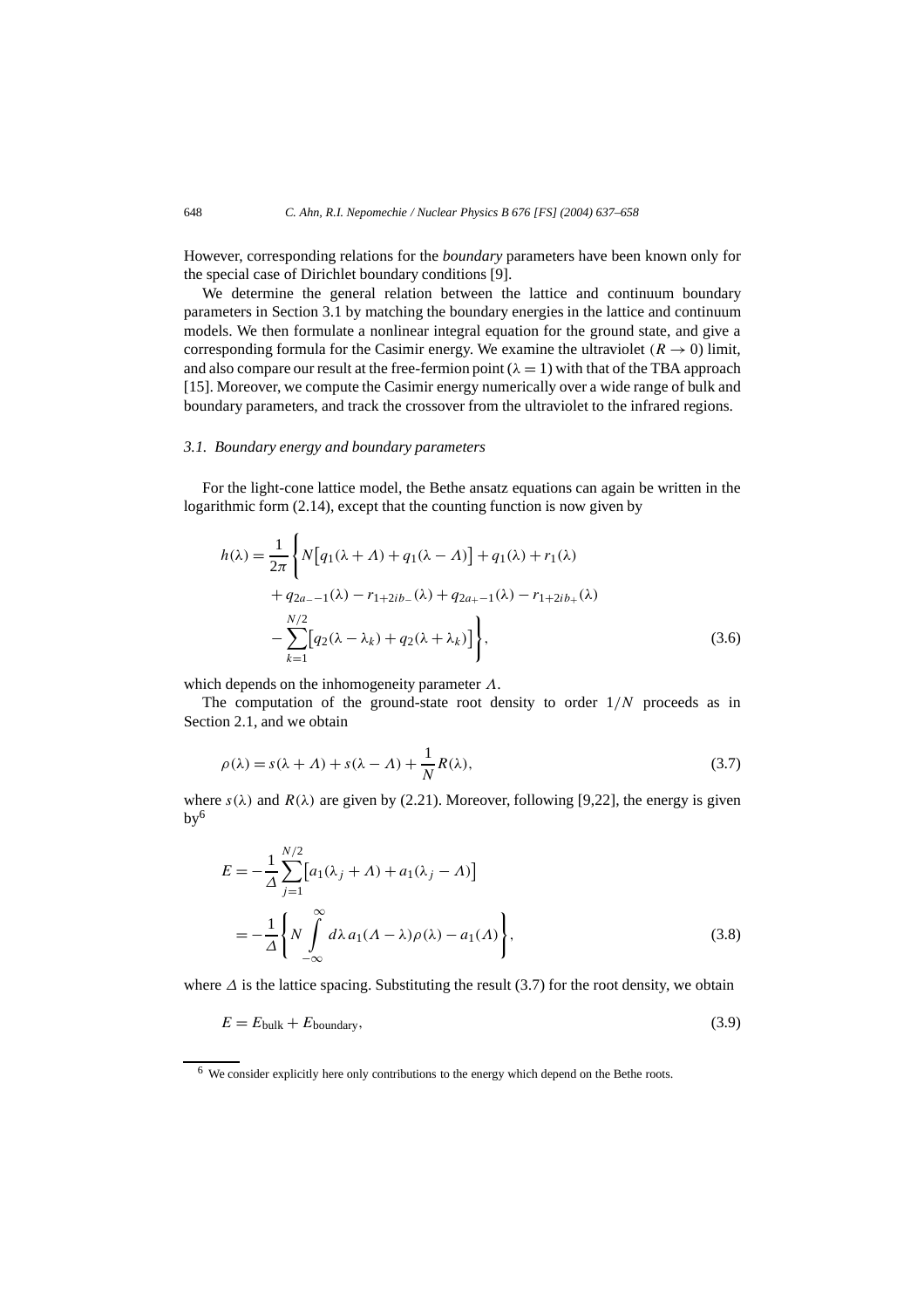where

$$
E_{\text{bulk}} = -\frac{N}{\Delta} \int_{-\infty}^{\infty} d\lambda \, a_1 (\Lambda - \lambda) \left[ s(\lambda + \Lambda) + s(\lambda - \Lambda) \right]
$$
\n
$$
= -\frac{N}{2\pi \Delta} \int_{-\infty}^{\infty} d\omega \, \frac{\cos^2(\omega \Lambda) \sinh((\nu - 1)\omega/2)}{\sinh(\nu \omega/2) \cosh(\omega/2)},\tag{3.10}
$$

and

$$
E_{\text{boundary}} = -\frac{1}{\Delta} \int_{-\infty}^{\infty} d\lambda \, a_1 (\Lambda - \lambda) [R(\lambda) - \delta(\lambda)]
$$
  
= 
$$
-\frac{1}{2\pi \Delta} \int_{-\infty}^{\infty} d\omega \, \frac{\cos(\omega \Lambda) \sinh((\nu - 1)\omega/2)}{\sinh(\nu \omega/2)} [\widehat{R}(\omega) - 1]. \tag{3.11}
$$

Taking the continuum limit  $N \to \infty$ ,  $\Delta \to 0$ ,  $\Lambda \to \infty$ , keeping the length R and the soliton mass *m* fixed according to (3.4), we obtain (closing the integrals in the upper half plane and keeping only the contribution from the pole at  $\omega = i\pi$ )

$$
E_{\text{bulk}} = \frac{1}{4}m^2 R \cot(\nu \pi/2) \tag{3.12}
$$

and

$$
E_{\text{boundary}} = -\frac{m}{2} \left[ -\cot(\nu \pi/4) - 1 + \frac{\cos((\nu - 2s_+ a_+) \pi/2)}{\sin(\nu \pi/2)} + \frac{\cosh(\pi b_+)}{\sin(\nu \pi/2)} + (+ \leftrightarrow -) \right],\tag{3.13}
$$

where  $s_{\pm} = \text{sgn}(a_{\pm} - \frac{1}{2})$ .

The same result (3.12) for the bulk energy was obtained by a TBA analysis in [9]. Using the relation (3.5) between the lattice and continuum bulk coupling constants, one arrives at the well-known result [32] for the bulk energy of the continuum sine-Gordon model.

The result (3.13) for the boundary energy, which is the sum of contributions from both boundaries, implies (see the corresponding discussion for the XXZ chain at the end of Section 2.1) that the contribution of each boundary is given by

$$
E_{\text{boundary}}^{\pm} = -\frac{m}{2} \left[ -\frac{1}{2} \cot(\nu \pi/4) - \frac{1}{2} + \frac{\cos((\nu - 2s_{\pm}a_{\pm})\pi/2)}{\sin(\nu \pi/2)} + \frac{\cosh(\pi b_{\pm})}{\sin(\nu \pi/2)} \right].
$$
\n(3.14)

Comparing with Al. Zamolodchikov's result  $[11,12]$  for the energy of the continuum sine-Gordon model with a single boundary

$$
E(\eta, \vartheta) = -\frac{m}{2\cos(\pi/(2\lambda))} \left[ -\frac{1}{2}\cos(\pi/(2\lambda)) + \frac{1}{2}\sin(\pi/(2\lambda)) - \frac{1}{2} + \cos(\eta/\lambda) + \cosh(\vartheta/\lambda) \right],
$$
\n(3.15)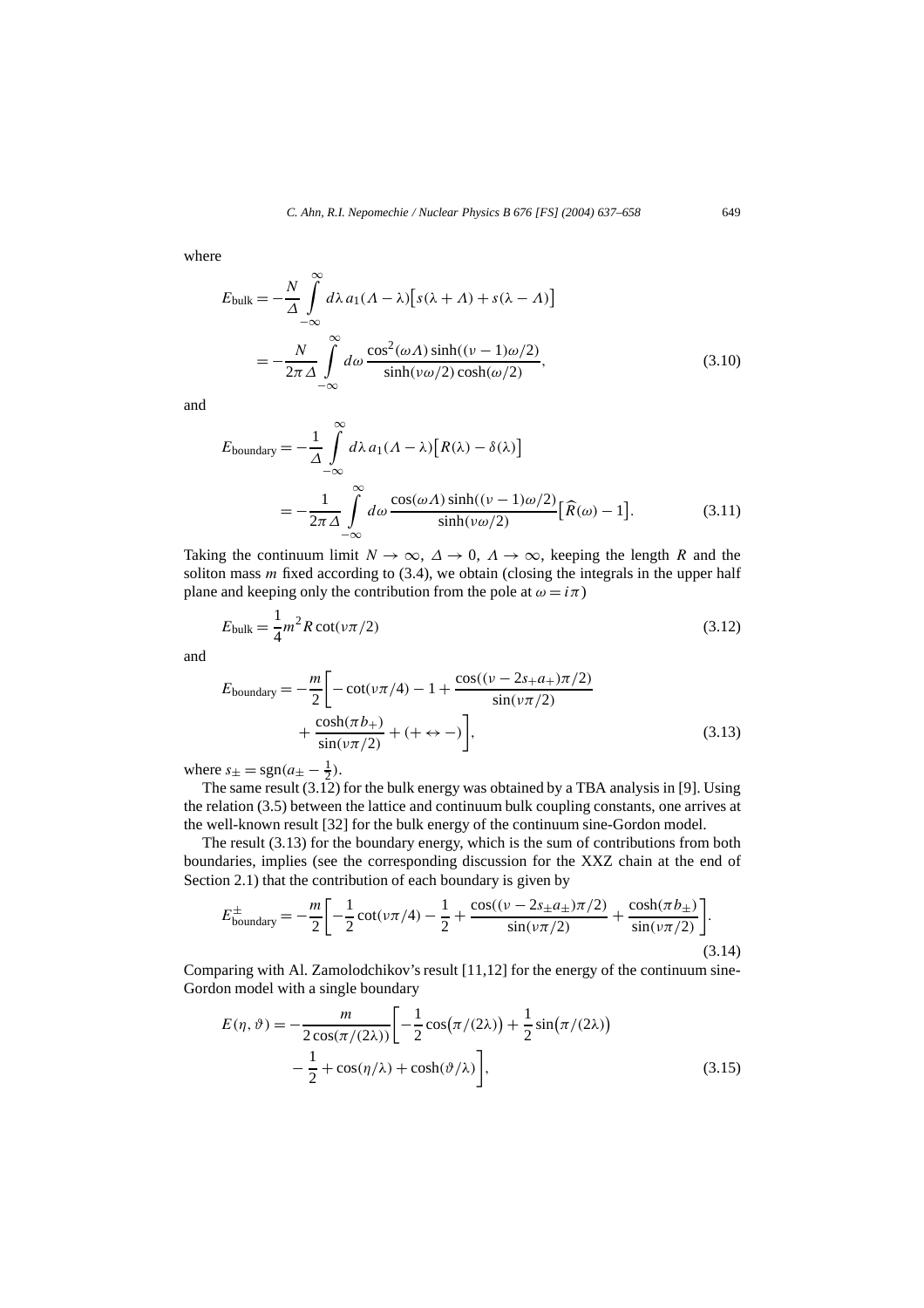and using again the bulk relation (3.5), we conclude that the boundary parameters of the continuum model ( $\eta_+$ ,  $\vartheta_+$ ) and of the lattice model ( $a_+$ ,  $b_+$ ) are related as follows:<sup>7</sup>

$$
\eta_{\pm} = (1 + \lambda - 2\lambda a_{\pm}) \frac{\pi}{2} = (\lambda + 1) \left( \frac{\pi}{2} + i\alpha_{\pm} \right),
$$
  

$$
\vartheta_{\pm} = \lambda \pi b_{\pm} = (\lambda + 1)\beta_{\pm},
$$
 (3.16)

where we have also made use of  $(2.6)$ .

Note that the continuum boundary parameters  $\eta_{\pm}$ ,  $\vartheta_{\pm}$  in Al. Zamolodchikov's result (3.15) are those which appear in the Ghoshal–Zamolodchikov boundary *S* matrix [6]. Their relation to the parameters  $\mu_{\pm}$ ,  $\varphi_0^{\pm}$  in the boundary action (3.3) is given by [11,12]

$$
\cos\left(\frac{\beta^2}{8\pi}(\eta_{\pm} + i\vartheta_{\pm})\right) = \frac{\mu_{\pm}}{\mu_c} e^{-\frac{i}{2}\beta\varphi_0^{\pm}},
$$
  

$$
\cos\left(\frac{\beta^2}{8\pi}(\eta_{\pm} - i\vartheta_{\pm})\right) = \frac{\mu_{\pm}}{\mu_c} e^{+\frac{i}{2}\beta\varphi_0^{\pm}},
$$
(3.17)

where

$$
\mu_c = \sqrt{\frac{2\mu_{\text{bulk}}}{\sin(\frac{\beta^2}{8\pi})}}.
$$
\n(3.18)

It follows from (3.16) that the relation between the boundary parameters of the lattice model ( $\alpha_{\pm}, \beta_{\pm}$ ) and the boundary parameters in the continuum action ( $\mu_{\pm}, \varphi_0^{\pm}$ ) is given by

$$
\sinh(\alpha_{\pm} + \beta_{\pm}) = \frac{\mu_{\pm}}{\mu_{c}} i e^{-\frac{i}{2}\beta\varphi_{0}^{\pm}},
$$
  
\n
$$
\sinh(\alpha_{\pm} - \beta_{\pm}) = \frac{\mu_{\pm}}{\mu_{c}} i e^{+\frac{i}{2}\beta\varphi_{0}^{\pm}}.
$$
\n(3.19)

For later convenience, we remark that for the left–right symmetric boundary case with  $a_+ = a_-$  and  $b_+ = -b_-$ , these relations imply

$$
\varphi_0^+ = -\varphi_0^- = \frac{1}{\beta} q_{2a_+}(b_+), \qquad \mu_+ = \mu_- = \mu_c |\sinh \mu (b_+ + ia_+)|,\tag{3.20}
$$

where the function  $q_n(\lambda)$  is defined in (2.16).

We still have not discussed the relation between the lattice parameters  $\theta_{\pm}$  and the continuum parameters *γ*±. We conjecture that these boundary parameters are related as follows:

$$
\gamma_{\pm} = -\lambda \pi c_{\pm} = i(\lambda + 1)\theta_{\pm}.
$$
\n(3.2)

We perform a check on this conjecture at the free-fermion point  $(\lambda = 1)$  in Section 3.2. The constraints on the lattice parameters  $(2.8)$  with  $k = 1$  then imply corresponding constraints

<sup>&</sup>lt;sup>7</sup> For simplicity, we assume in the remainder of this section that  $a_{\pm} > 1/2$ , and therefore,  $s_{\pm} = 1$ .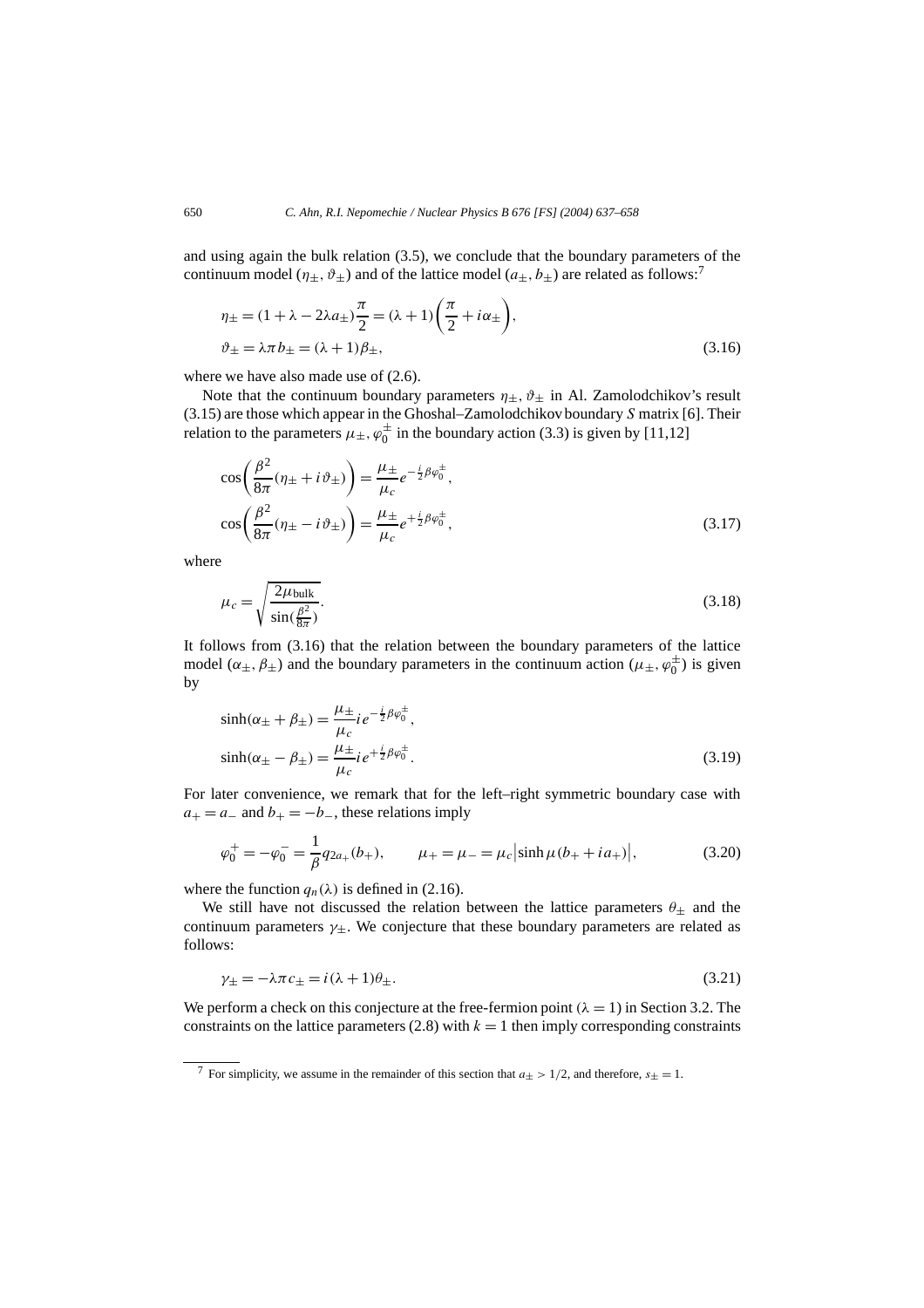on the continuum parameters

$$
\eta_{-} + \eta_{+} = \pm |\gamma_{-} - \gamma_{+}| + \pi,
$$
  
\n
$$
\vartheta_{-} + \vartheta_{+} = 0.
$$
\n(3.22)

Finally, let us verify that the first relation in (3.16) is correct in the Dirichlet limit. Indeed, in terms of the Ghoshal–Zamolodchikov boundary parameters  $(\xi_{\pm}, k_{\pm})$ , which are related to the parameters  $(\eta_{\pm}, \vartheta_{\pm})$  by [6]

$$
\cos \eta_{\pm} \cosh \vartheta_{\pm} = -\frac{1}{k_{\pm}} \cos \xi_{\pm}, \qquad \cos^2 \eta_{\pm} + \cosh^2 \vartheta_{\pm} = 1 + \frac{1}{k_{\pm}^2}, \tag{3.23}
$$

the Dirichlet limit corresponds to  $k_{\pm} \rightarrow 0$ , which implies  $\xi_{\pm} = \eta_{\pm}$ . On the other hand, for this case, the following relation between lattice and continuum parameters is known [7,10]:  $\xi_{\pm} = (\frac{v-2a_{\pm}}{v-1})\frac{\pi}{2} = (1 + \lambda - 2\lambda a_{\pm})\frac{\pi}{2}$ . This result is evidently consistent with (3.16).

# *3.2. Nonlinear integral equation and Casimir energy*

We consider now the computation of the Casimir (order  $1/R$ ) energy. Rather than follow the Euler–Maclaurin/Wiener–Hopf approach of Section 2.2, we use instead an approach [23,24] based on a nonlinear integral equation for the ground-state counting function (3.6), which is of interest in its own right.

The derivation of the nonlinear integral equation for the case at hand is similar to the case of Dirichlet boundary conditions treated in [9]. Indeed, following the usual steps, we obtain

$$
\frac{d}{d\lambda}h(\lambda) = N[s(\lambda + \Lambda) + s(\lambda - \Lambda)] + R(\lambda)
$$

$$
- \int_{-\infty}^{\infty} \frac{d\lambda'}{2\pi i} G(\lambda - \lambda' + i\epsilon) \frac{d}{d\lambda'} \ln(1 - e^{-2\pi i h(\lambda' - i\epsilon)})
$$

$$
+ \int_{-\infty}^{\infty} \frac{d\lambda'}{2\pi i} G(\lambda - \lambda' - i\epsilon) \frac{d}{d\lambda'} \ln(1 - e^{2\pi i h(\lambda' + i\epsilon)}), \tag{3.24}
$$

where  $\epsilon$  is a small positive quantity,  $\hat{G}(\omega) = \hat{a}_2(\omega)/(1 + \hat{a}_2(\omega))$ , and  $s(\lambda)$  and  $R(\lambda)$  are given by (2.21). Moreover, the energy is given by

$$
E = E_{\text{bulk}} + E_{\text{boundary}} - \frac{1}{\Delta} \int_{-\infty}^{\infty} \frac{d\lambda}{2\pi i} s'(\Lambda - \lambda + i\epsilon) \ln(1 - e^{-2\pi i h(\lambda - i\epsilon)}) + \frac{1}{\Delta} \int_{-\infty}^{\infty} \frac{d\lambda}{2\pi i} s'(\Lambda - \lambda - i\epsilon) \ln(1 - e^{2\pi i h(\lambda + i\epsilon)}),
$$
(3.25)

where  $E_{\text{bulk}}$  and  $E_{\text{boundary}}$  are given by (3.10) and (3.11), respectively; and a prime on a function denotes differentiation with respect to its argument. Integrating (3.24), taking the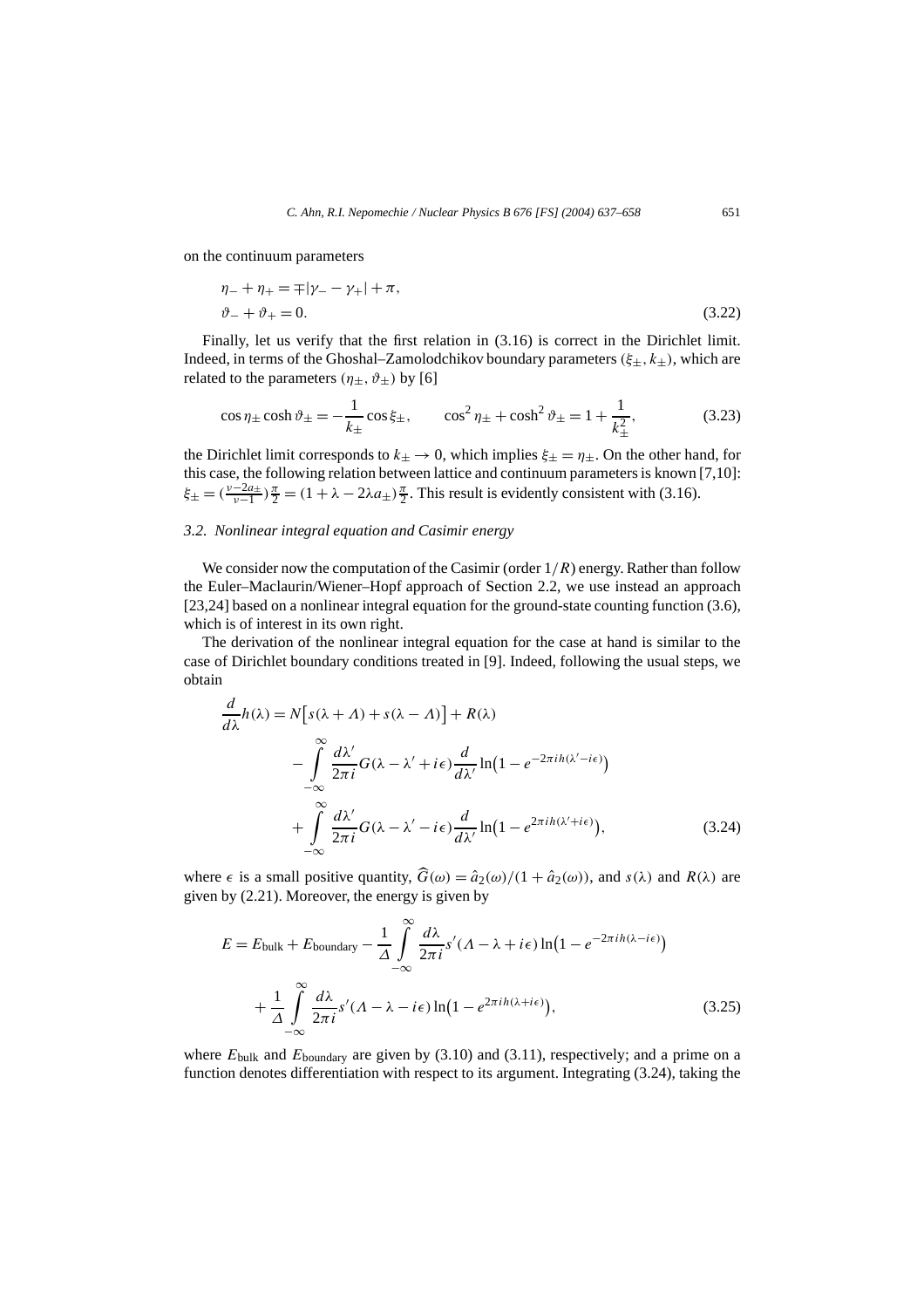continuum limit as before (3.4), changing to the rescaled rapidity variable  $\theta = \pi \lambda$ , and setting  $f(\theta) \equiv 2\pi i h(\theta)$ , we finally obtain the nonlinear integral equation

$$
f(\theta) = 2imR \sinh \theta + i P_{\text{bdry}}(\theta)
$$
  
+ 
$$
\frac{2i}{\pi} \int_{-\infty}^{\infty} d\theta' \Im \pi G(\theta - \theta' - i\epsilon) \ln(1 - e^{f(\theta' + i\epsilon)}),
$$
 (3.26)

where

$$
G(\theta) = \frac{1}{2\pi} \int_{-\infty}^{\infty} d\omega \, e^{-i\omega\theta/\pi} \frac{\sinh((\nu - 2)\omega/2)}{2\sinh((\nu - 1)\omega/2)\cosh(\omega/2)},
$$
\n(3.27)

and  $P_{\text{bdry}}(\theta)$  is the odd function satisfying  $P'_{\text{bdry}}(\theta) = 2R(\theta)$ . Moreover,

 $E = E_{\text{bulk}} + E_{\text{boundary}} + E_{\text{Casimir}}$ , (3.28)

where *E*bulk and *E*boundary are now given by (3.12) and (3.13), respectively; and *E*Casimir is given by

$$
E_{\text{Casimir}} = -\frac{m}{2\pi} \int_{-\infty}^{\infty} d\theta \, \Im \text{m} \sinh(\theta + i\epsilon) \ln\left(1 - e^{f(\theta + i\epsilon)}\right). \tag{3.29}
$$

Caux et al. [15] conjecture a nonlinear integral equation (144) which is similar to our (3.26). While their equation assumes vanishing bulk mass and reflectionless points of the bulk coupling constant, ours is valid for nonvanishing bulk mass and general values of the bulk coupling constant, but for boundary parameters obeying the constraints (3.22). We also emphasize that our equation is derived directly from the Bethe ansatz.

#### *3.2.1. Ultraviolet limit*

Let us now consider the ultraviolet limit  $R \to 0$ . Proceeding as in [9], we obtain  $E_{\text{Casimir}} = -c\pi/(24R)$ , where the central charge *c* is given by

$$
c = 1 - \frac{6}{\pi^2} \left( \frac{v - 1}{v} \right) (\sigma - \pi)^2,
$$
\n(3.30)

and

$$
\sigma = P_{\text{bdry}}(\infty)
$$
  
=  $\pi \left\{ 1 + \frac{1}{\nu - 1} \left[ \frac{\nu}{2} (s_+ + s_-) - (a_- + a_+ - ib_- - ib_+ - 1) \right] \right\},$  (3.31)

where  $s_{\pm} = \text{sgn}(a_{\pm} - \frac{1}{2})$ . We conclude that the value of the central charge for the sine-Gordon model coincides with the result (2.33), (2.34) for the XXZ spin chain. In terms of the sine-Gordon parameters  $\gamma_{\pm}$  (3.21), the central charge is given by

$$
c = 1 - \frac{6}{\nu(\nu - 1)} \left[ \frac{\nu}{2} (s_+ + s_-) \mp \frac{(\nu - 1)}{\pi} |\gamma_+ - \gamma_-| \right]^2.
$$
 (3.32)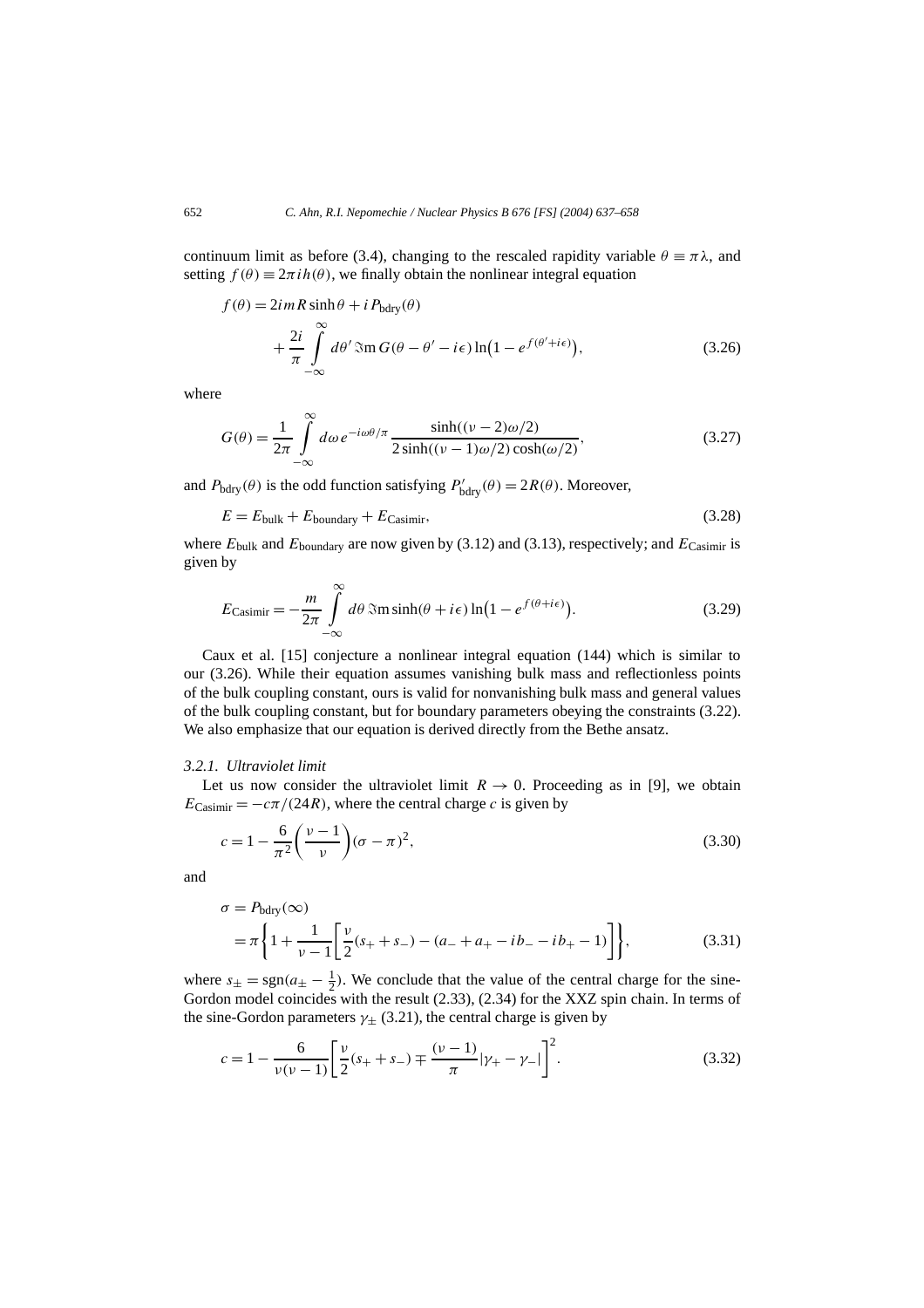#### *3.2.2. Free-fermion point*

A dramatic simplification occurs at the free-fermion point  $\beta^2 = 4\pi$ , which corresponds (3.5) to  $\lambda = 1$ , or  $\nu = 2$ . Indeed, for this value of the bulk coupling constant, the kernel  $G(\theta)$  (3.27) vanishes. It immediately follows from (3.26) that  $f(\theta)$  is given by

$$
f(\theta) = 2imR\sinh\theta + iP_{\text{bdry}}(\theta). \tag{3.33}
$$

Let us now rewrite the expression (3.29) for the Casimir energy as

$$
E_{\text{Casimir}} = -\frac{m}{4\pi i} \int\limits_{-\infty}^{\infty} d\theta \sinh\theta \left\{ \ln\left(1 - e^{f(\theta + i\epsilon)}\right) - \ln\left(1 - e^{-f(\theta - i\epsilon)}\right) \right\};\tag{3.34}
$$

and then change integration variables  $\theta' = \theta - \frac{i\pi}{2} + i\epsilon$  in the first integral, and  $\theta' =$  $\theta + \frac{i\pi}{2} - i\epsilon$  in the second integral. Assuming that the resulting contours can then be deformed to the real axis, and dropping the primes, we obtain

$$
E_{\text{Casimir}} = -\frac{m}{4\pi} \int_{-\infty}^{\infty} d\theta \cosh\theta \left\{ \ln\left(1 - e^{f(\theta + \frac{i\pi}{2})}\right) + \ln\left(1 - e^{-f(\theta - \frac{i\pi}{2})}\right) \right\}
$$

$$
= -\frac{m}{4\pi} \int_{-\infty}^{\infty} d\theta \cosh\theta \ln\left(1 - e^{f(\theta + \frac{i\pi}{2})}\right) \left(1 - e^{-f(\theta - \frac{i\pi}{2})}\right). \tag{3.35}
$$

Using (3.33), we obtain

$$
E_{\text{Casimir}} = -\frac{m}{2\pi} \int_{0}^{\infty} d\theta \cosh\theta \ln\left(1 + E_1(\theta)e^{-2mR\cosh\theta} + E_2(\theta)e^{-4mR\cosh\theta}\right), (3.36)
$$

where

$$
E_1(\theta) = -e^{iP_{\text{bdry}}(\theta + \frac{i\pi}{2})} - e^{-iP_{\text{bdry}}(\theta - \frac{i\pi}{2})},
$$
  
\n
$$
E_2(\theta) = e^{iP_{\text{bdry}}(\theta + \frac{i\pi}{2})}e^{-iP_{\text{bdry}}(\theta - \frac{i\pi}{2})}.
$$
\n(3.37)

One can show using (2.21) and (3.16) that  $e^{iP_{\text{bdry}}(\theta + \frac{i\pi}{2})}$  is given (for  $\lambda = 1$ ) by

$$
e^{iP_{\text{bdry}}(\theta + \frac{i\pi}{2})}
$$
  
= 
$$
\frac{\sinh((\theta + i\eta_{+})/2)}{\cosh((\theta - i\eta_{+})/2)} \frac{\sinh((\theta + i\eta_{-})/2)}{\cosh((\theta - i\eta_{-})/2)} \frac{\sinh((\theta - \vartheta_{+})/2)}{\cosh((\theta + \vartheta_{+})/2)} \frac{\sinh((\theta - \vartheta_{-})/2)}{\cosh((\theta + \vartheta_{-})/2)},
$$
(3.38)

and  $e^{-iP_{\text{bdry}}(\theta - \frac{i\pi}{2})}$  is given by the complex conjugate of the above expression.

This result can now be compared with the result obtained using the TBA approach of Caux et al. [15]. One finds that the Casimir energy is again given by (3.36), with (see Eq. (58) in [15])

$$
E_1(\theta) = \text{tr}\big(\overline{K}_-(\theta)K_+(\theta)\big), \qquad E_2(\theta) = \text{det}\big(\overline{K}_-(\theta)K_+(\theta)\big), \tag{3.39}
$$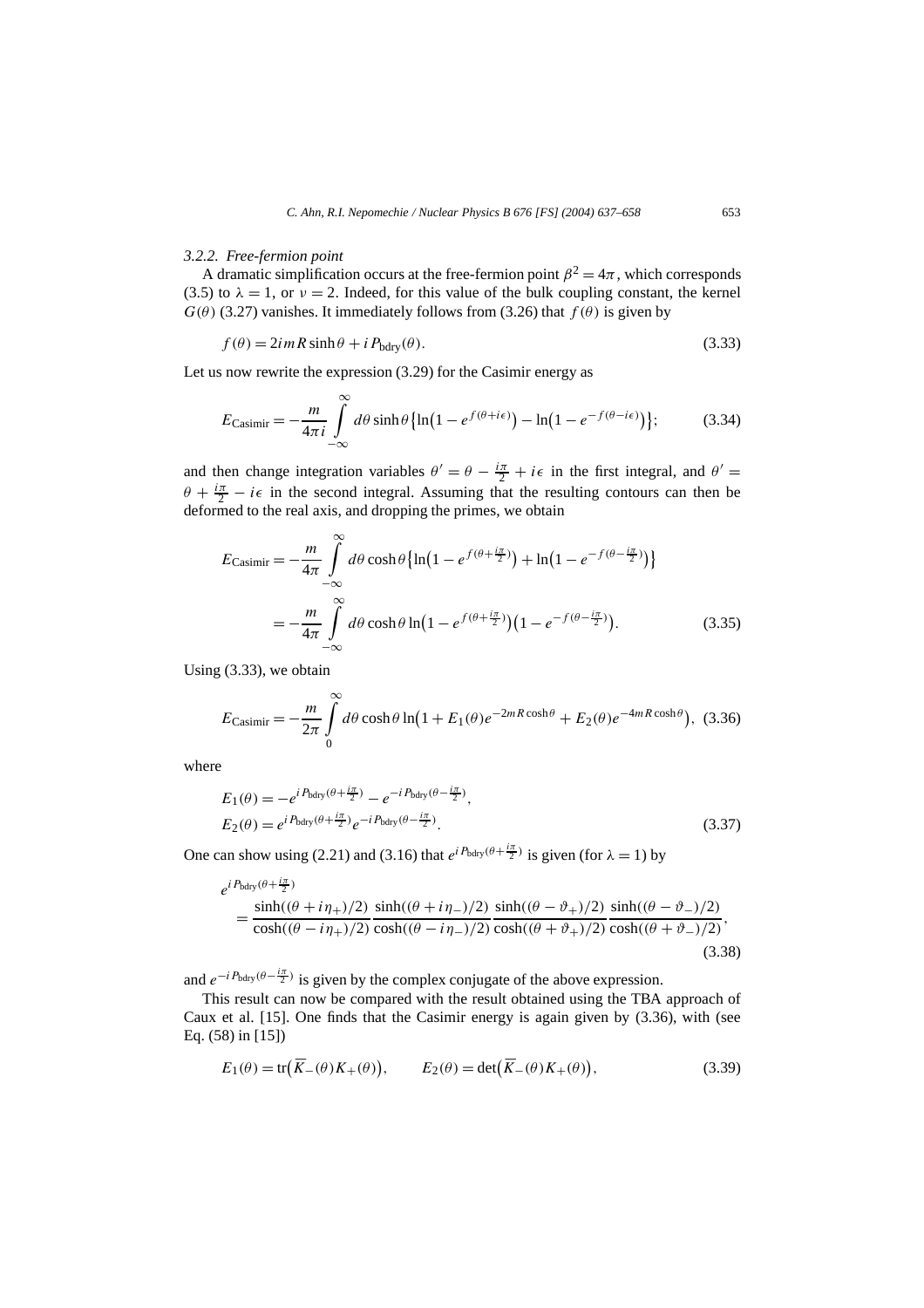where  $K_{+}(\theta)$  are the crossed-channel boundary *S* matrices [6]

$$
K_{\pm}(\theta) = r_{\pm} \left( \frac{i\pi}{2} - \theta \right) \begin{pmatrix} -\frac{ik_{\pm}}{2} e^{-i\gamma_{\pm}} \sinh 2\theta & \sin(\xi_{\pm} - i\theta) \\ -\sin(\xi_{\pm} + i\theta) & -\frac{ik_{\pm}}{2} e^{i\gamma_{\pm}} \sinh 2\theta \end{pmatrix}.
$$
 (3.40)

Note that we have included in the boundary *S* matrices their dependence on the (real) parameters  $\gamma_{\pm}$ , corresponding to the  $\frac{d\varphi}{dy}$  terms in the boundary action (3.3).<sup>8</sup> The scalar factors  $r_{\pm}(\theta)$  are given by

$$
r_{\pm}(\theta) = \frac{1}{\cos \xi_{\pm}} \sigma(\eta_{\pm}, -i\theta) \sigma(i\vartheta_{\pm}, -i\theta), \qquad (3.41)
$$

where [33]

$$
\sigma(x, u) = \frac{\cos x}{2\cos(\frac{\pi}{4} + \frac{x}{2} - \frac{u}{2})\cos(\frac{\pi}{4} - \frac{x}{2} - \frac{u}{2})}.
$$
\n(3.42)

Using the relations (3.23) to express  $K_{+}(\theta)$  in terms of the boundary parameters  $\eta_{\pm}$ ,  $\vartheta_{\pm}$ ,  $\gamma_{\pm}$ , we find that the results (3.37), (3.39) for  $E_1(\theta)$  and  $E_2(\theta)$  agree when the boundary parameters satisfy the constraints (3.22). This is a good check on our results (3.26), (3.29) for the Casimir energy for general values of the bulk coupling constant, as well as on the conjectured relation (3.21) between the boundary parameters  $\theta_{\pm}$  and  $\gamma_{\pm}$ .

#### *3.2.3. General values of R and ν*

For general values of the length *R* and of the bulk coupling constant *ν*, the Casimir energy cannot be computed analytically. Nevertheless, one can readily solve the nonlinear integral equation (3.26) by iteration and compute the Casimir energy numerically through  $(3.29)$ .<sup>9</sup> Sample results are summarized in Figs. 2–5, which show the dependence of  $c_{\text{eff}} = -24RE_{\text{Casimir}}/\pi$  on the various parameters. Note that  $r \equiv mR$ . In all cases, the computed value of  $c_{\text{eff}}$  in the ultraviolet region  $r \rightarrow 0$  agrees with the analytical result (3.30), (3.31). Also, as expected,  $c_{\text{eff}} \rightarrow 0$  in the infrared region  $r \rightarrow \infty$ . Moreover, one can observe the crossover in *c*eff from the ultraviolet to the infrared regions.

These graphs are parametrized in part by the boundary parameters  $a_{\pm}$ ,  $b_{\pm}$ , in terms of which the function  $R(\theta)$  is defined (2.21). Nevertheless, it is straightforward to translate to the sine-Gordon boundary parameters using (2.6), (3.19)–(3.21). Indeed, consider Fig. 3, for which  $a_{+} = a_{-}$  and  $b_{+} = 0$ ; and therefore (2.8),  $|c_{-} - c_{+}| = |2a_{+} - 1|$ . This corresponds to  $\varphi_0^{\pm} = 0$  and  $\mu_+ = \mu_- = \mu_c \sin(\pi a_+/v)$ ; and also  $|\gamma_- - \gamma_+| = \pi |2a_+ - \gamma_+|$  $1/(v-1)$ . Hence, one can infer from this graph the dependence of  $c_{\text{eff}}$  on  $\mu_{+} = \mu_{-}$  or  $|\gamma - \gamma_+|$ , keeping  $\varphi_0^{\pm}$  fixed. Similarly, for Fig. 4,  $a_+ = a_- = 1.4$  and  $b_+ = -b_-$ , which implies  $\varphi_0^+ = -\varphi_0^- = \frac{1}{\beta} q_{2.8}(b_+)$  and  $\mu_+ = \mu_- = \mu_c |\sinh \mu (b_+ + i1.4)|$ . Hence, one can

<sup>8</sup> The relation between the *γ*<sup>±</sup> parameters in the boundary *S* matrix (3.40) and those in the boundary action (3.3) is not a priori obvious. The fact that these parameters are the same (and, in particular, that the normalization of the  $\frac{d\varphi}{dy}$  terms in the boundary action is correct) follows from the observation [6] that a shift  $\gamma_+ \mapsto \gamma_+ + \gamma$  in the boundary *S* matrix implies a corresponding shift  $B_+(\varphi, \frac{d\varphi}{dy}) \mapsto B_+(\varphi, \frac{d\varphi}{dy}) + \frac{\pi \gamma}{\beta} \frac{d\varphi}{dy}$  in the boundary action.

<sup>&</sup>lt;sup>9</sup> A useful trick [34] is to consider (3.26) with the shift  $\theta \mapsto \theta + i\epsilon$ , and to work in a range of  $\epsilon$  (typically, centered at *4* ∼ 0*.*3) for which the Casimir energy does not depend on the particular *4* value.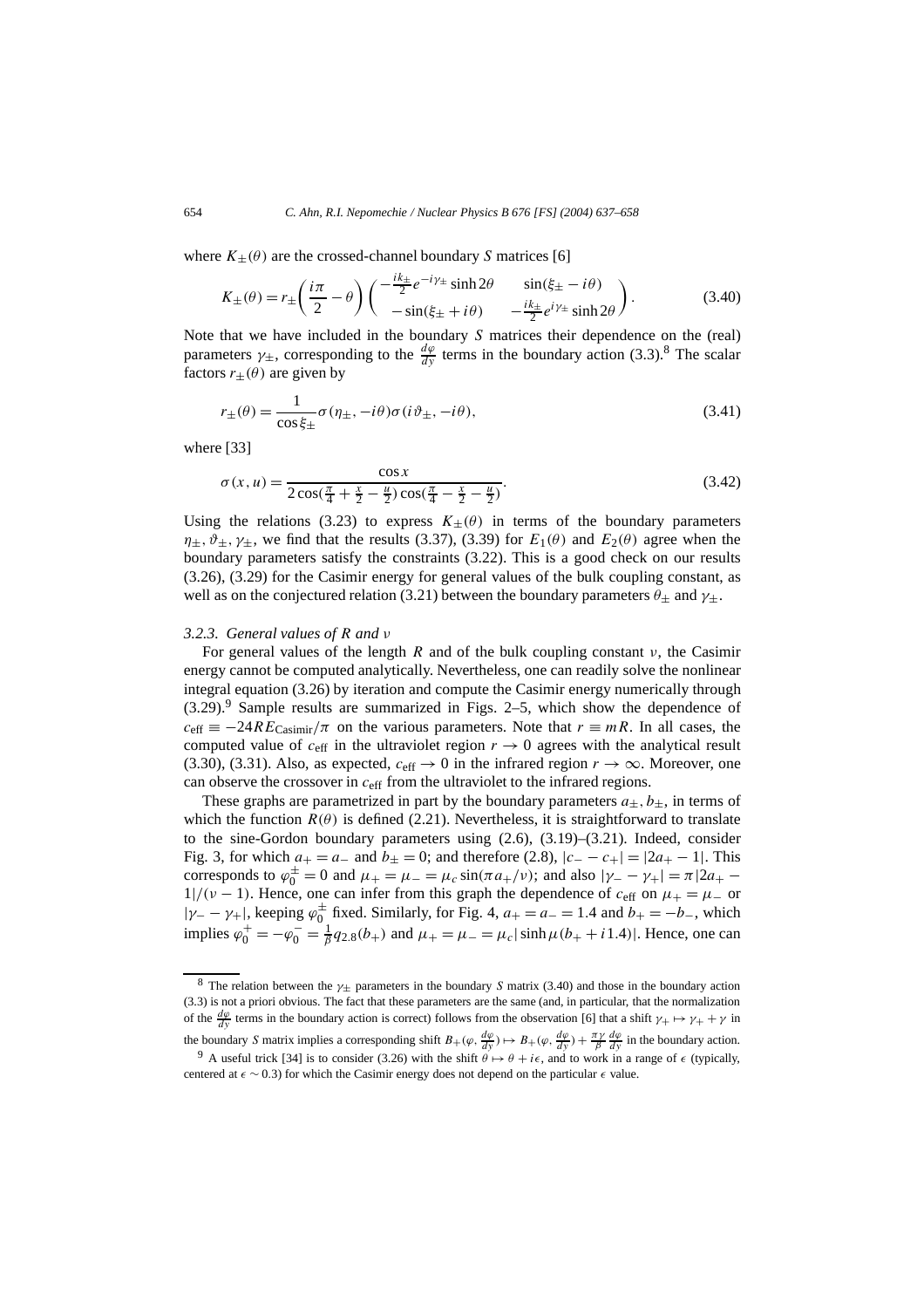

Fig. 2.  $c_{\text{eff}}$  vs.  $\log r$ , for  $a_{+} = a_{-} = 1.4, 1.5, 1.6$ , with  $v = 2.2$  and  $b_{+} = -b_{-} = 1.3$ .



Fig. 3. *<sup>c</sup>*eff vs. *<sup>a</sup>*<sup>+</sup> <sup>=</sup> *<sup>a</sup>*−, for *<sup>r</sup>* <sup>=</sup> <sup>10</sup>−5*,* <sup>0</sup>*.*1*,* <sup>0</sup>*.*3*,* <sup>1</sup>*.*0*,* 10, with *<sup>ν</sup>* <sup>=</sup> <sup>1</sup>*.*7 and *<sup>b</sup>*<sup>+</sup> <sup>=</sup> *<sup>b</sup>*<sup>−</sup> <sup>=</sup> 0.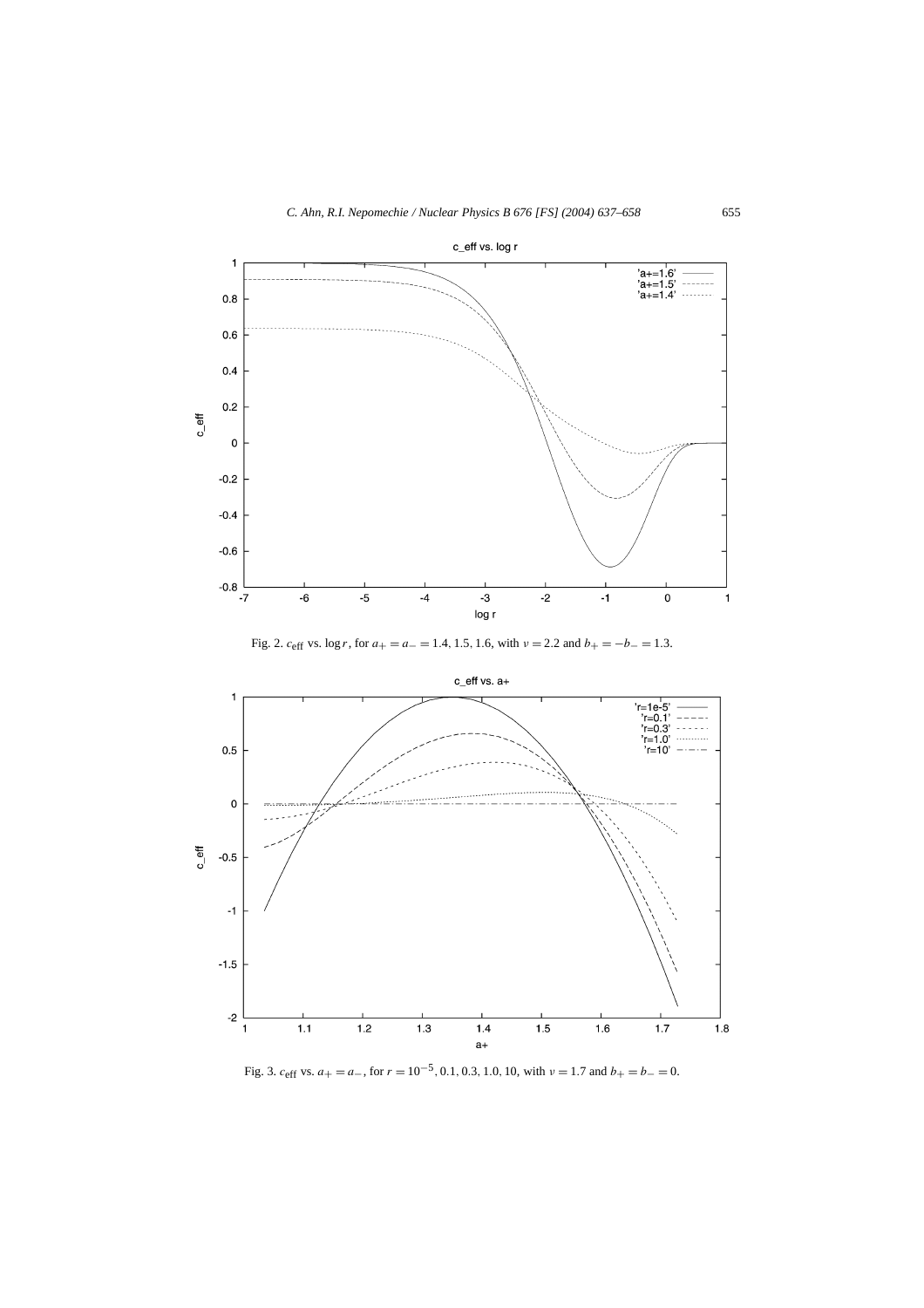

Fig. 4. *<sup>c</sup>*eff vs. *<sup>b</sup>*<sup>+</sup> = −*b*−, for *<sup>r</sup>* <sup>=</sup> <sup>10</sup>−20*,* <sup>10</sup>−4*,* <sup>0</sup>*.*01*,* <sup>0</sup>*.*1*,* <sup>0</sup>*.*3, with *<sup>ν</sup>* <sup>=</sup> <sup>2</sup>*.*7 and *<sup>a</sup>*<sup>+</sup> <sup>=</sup> *<sup>a</sup>*<sup>−</sup> <sup>=</sup> <sup>1</sup>*.*4.



Fig. 5. *c*eff vs. log *r*, for *ν* = 1*.*9*,* 2*.*0*,* 2*.*1, with *a*<sup>+</sup> = 1*.*7*, a*<sup>−</sup> = 1*.*5*, b*<sup>+</sup> = −*b*<sup>−</sup> = 0*.*5.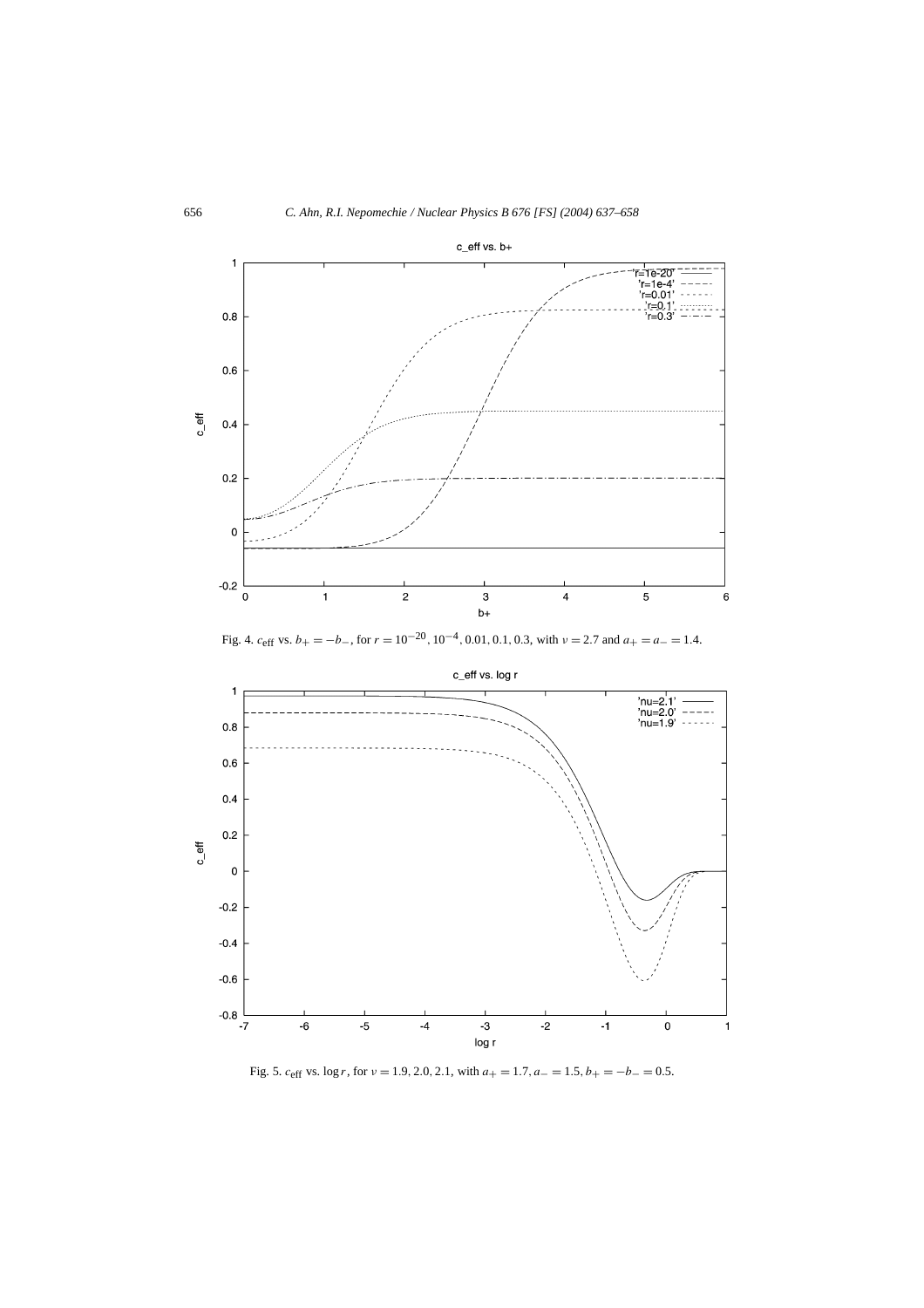infer from this graph the dependence of  $c_{\text{eff}}$  on  $\mu_+ = \mu_-$  or  $\varphi_0^+ = -\varphi_0^-$ , keeping  $|\gamma_- - \gamma_+|$ fixed.

Finally, we remark that the convergence of the iterative procedure which we use to numerically solve (3.26) depends sensitively on the values of the various parameters. Owing to the great number of parameters, we have not attempted to find the entire domain of convergence.

# **4. Discussion**

We have exploited the recently-proposed [16–18] Bethe ansatz solution of the open XXZ chain with nondiagonal boundary terms to compute finite size effects in both the XXZ and sine-Gordon models, in a range of parameter space previously not possible. Although we have focused here exclusively on properties of the ground state, it should be possible, and quite interesting, to generalize this work to excited states, with bulk and/or boundary excitations. Such a study has recently been made for the case of Dirichlet boundary conditions [35]. It would also be interesting to introduce a "twist" in the nonlinear integral equation to study *φ*<sup>13</sup> perturbed minimal models with boundaries, and to consider applications of our results to condensed-matter systems.

It would be desirable to investigate these models for the full range of boundary parameters, unhampered by the constraint (2.2). Indeed, this constraint precludes an investigation of the Casimir energy of the sine-Gordon model in the massless scaling limit as a function of  $\chi = \frac{\beta}{2}(\varphi_0^+ - \varphi_0^-)$ , which is of interest in certain condensed-matter applications [13–15]. However, finding a Bethe ansatz solution for this most general case remains a challenging open problem.

#### **Acknowledgements**

We are grateful to F. Ravanini for providing us with sample code for numerical solution of the nonlinear integral equation; and to O. Alvarez for his help in preparing a figure. This work was supported in part by the Korea Research Foundation 2002-070-C00025 (C.A.); and by the National Science Foundation under Grants PHY-0098088 and PHY-0244261, and by a UM Provost Award (R.N.).

## **References**

- [1] M. Gaudin, Phys. Rev. A 4 (1971) 386;
	- M. Gaudin, La fonction d'onde de Bethe, Masson, 1983.
- [2] F.C. Alcaraz, M.N. Barber, M.T. Batchelor, R.J. Baxter, G.R.W. Quispel, J. Phys. A 20 (1987) 6397.
- [3] C.J. Hamer, G.R.W. Quispel, M.T. Batchelor, J. Phys. A 20 (1987) 5677.
- [4] E.K. Sklyanin, J. Phys. A 21 (1988) 2375.
- [5] H.J. de Vega, A. González-Ruiz, J. Phys. A 26 (1993) L519.
- [6] S. Ghoshal, A.B. Zamolodchikov, Int. J. Mod. Phys. A 9 (1994) 3841.
- [7] P. Fendley, H. Saleur, Nucl. Phys. B 428 (1994) 681.